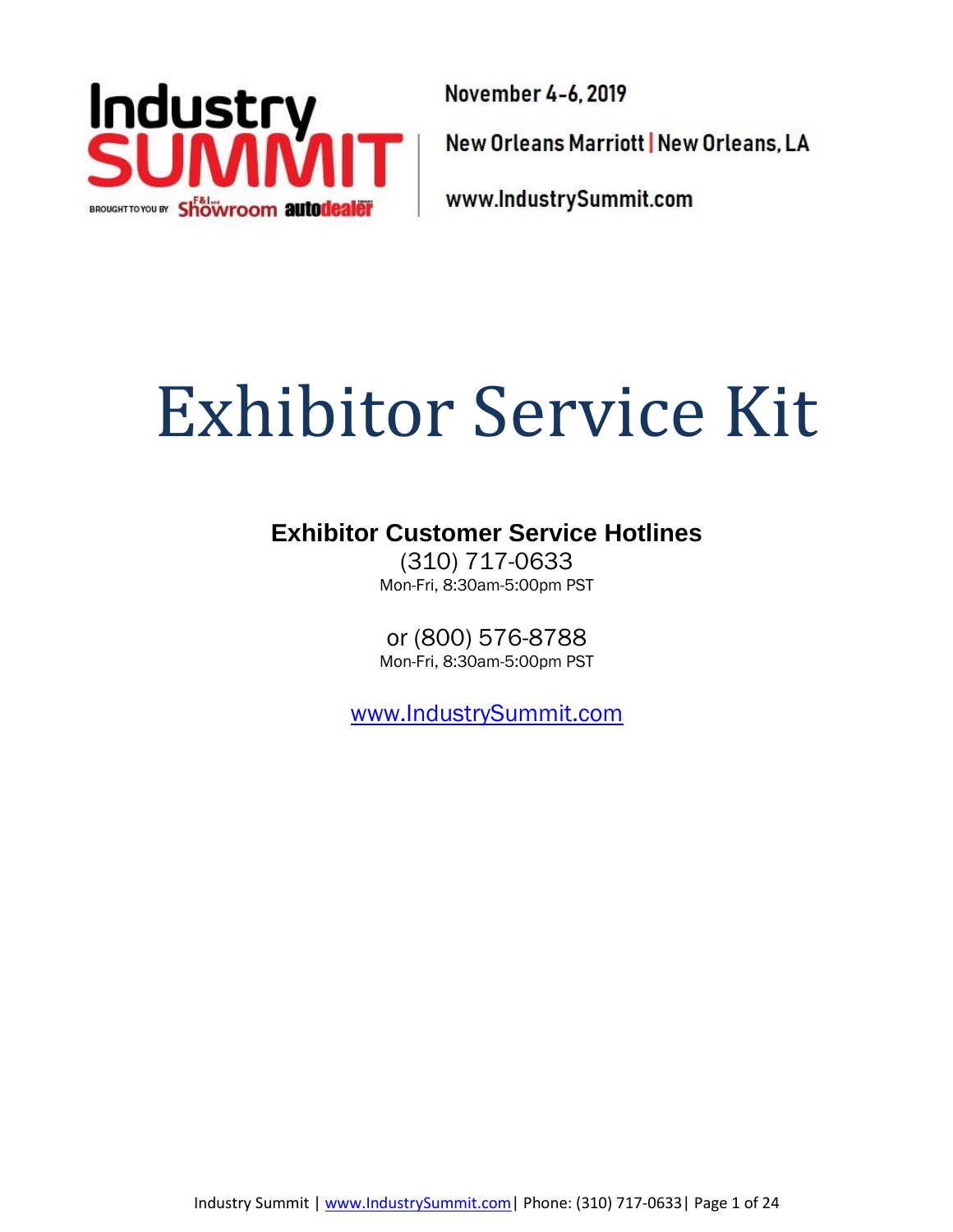

New Orleans Marriott | New Orleans, LA

www.IndustrySummit.com

## **Table of Contents**

| $\bullet$       |                              |  |
|-----------------|------------------------------|--|
| ۰               |                              |  |
| $\bullet$       |                              |  |
|                 |                              |  |
|                 |                              |  |
| ۰               |                              |  |
|                 |                              |  |
| $\blacklozenge$ |                              |  |
|                 | <b>Bookmark not defined.</b> |  |
|                 |                              |  |
|                 |                              |  |
| $\bullet$       |                              |  |
| $\bullet$       |                              |  |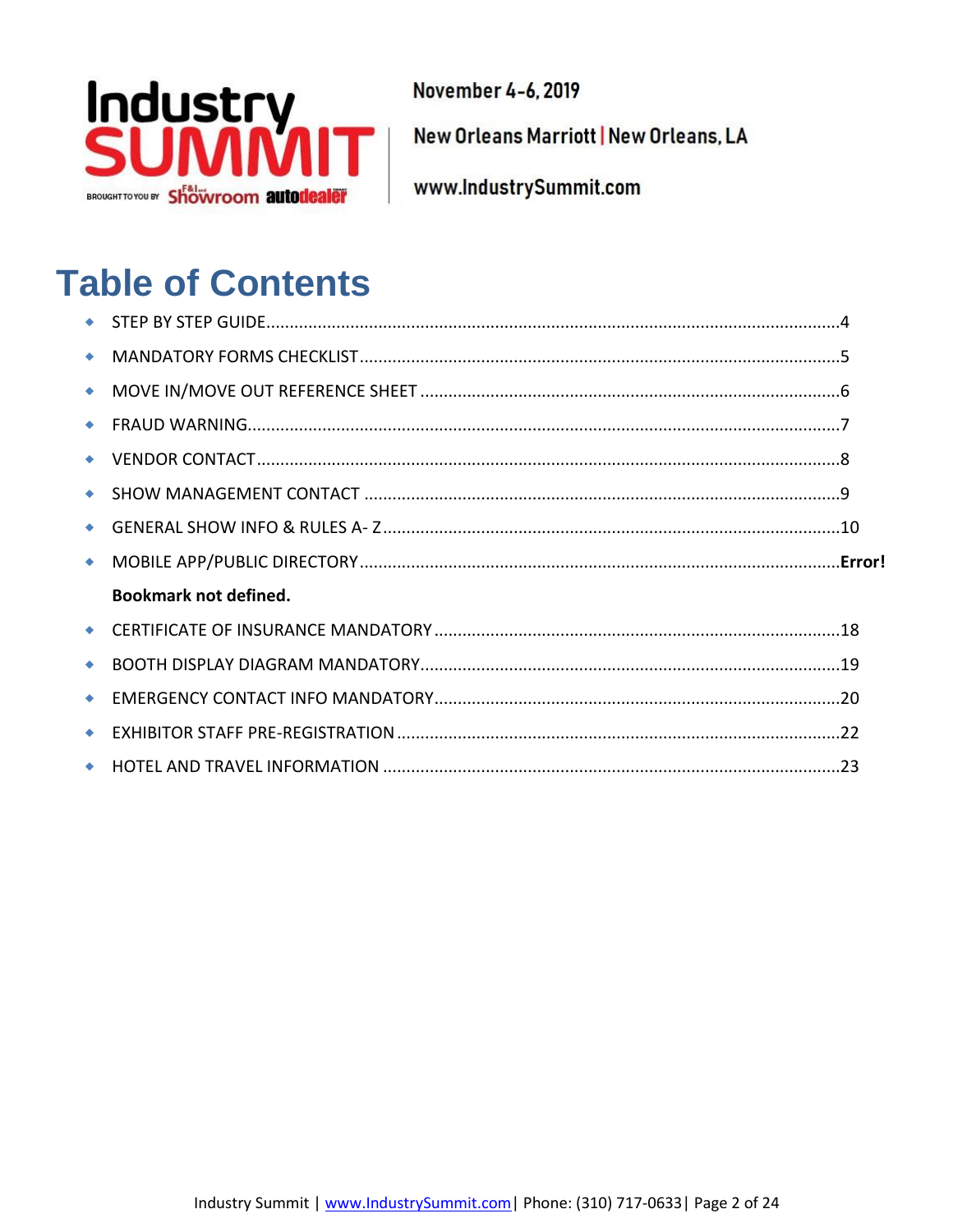

New Orleans Marriott | New Orleans, LA

www.IndustrySummit.com

Dear Industry Summit Exhibitor,

Thank you for choosing to exhibit at the 2019 Industry Summit being held at the New Orleans Marriott in New Orleans, LA.

We are pleased to provide you with our easy-to-use Exhibitor Service Kit. The kit is complete with a checklist of the pertinent services needed to ensure a successful and productive exhibition for your company.

#### **EXHIBITOR STAFF REGISTRATION PROCEDURES**

We have a new exciting registration process this year. You are no longer required to remember any login or password information. You will receive a link to your business's custom registration platform where you will be able register your staff, make any changes and keep track of your badges.

Exhibitors will be allotted badges based on the number of booth spaces or vehicle spaces purchased. If you go over your allotment of badges for staff or guests, you will need to purchase additional passes for \$895.00 per person.

#### **BADGE PICK-UP COUNTER**

Exhibitor badges will not be mailed. Badges will be available for pick-up starting at 5:00pm on Sunday, November 3rd and exhibitor move-in begins at 10:00am on Monday, November 4th. Staff that is on site solely for the purpose of installing or dismantling your booth do not need an exhibitor badge from your allotment. Instead they will be required to wear a temporary worker pass that is valid for move-in and move-out hours only. Temporary worker passes can be picked up at the main registration counters.

#### **SHOW CONTRACTOR**

We are excited to have Shepard Exposition as our contractor. Shepard provides excellent customer service and the same products and services you are familiar.

Many of the services provided are time-sensitive and offer pre-show discounts . . . *read this kit carefully!*

If you have questions pertaining to the material enclosed, please contact me directly at 310-717-0633 or Marguerite.Hoffman@bobit.com.

Sincerely,

Marguerite Hoffman Event Manager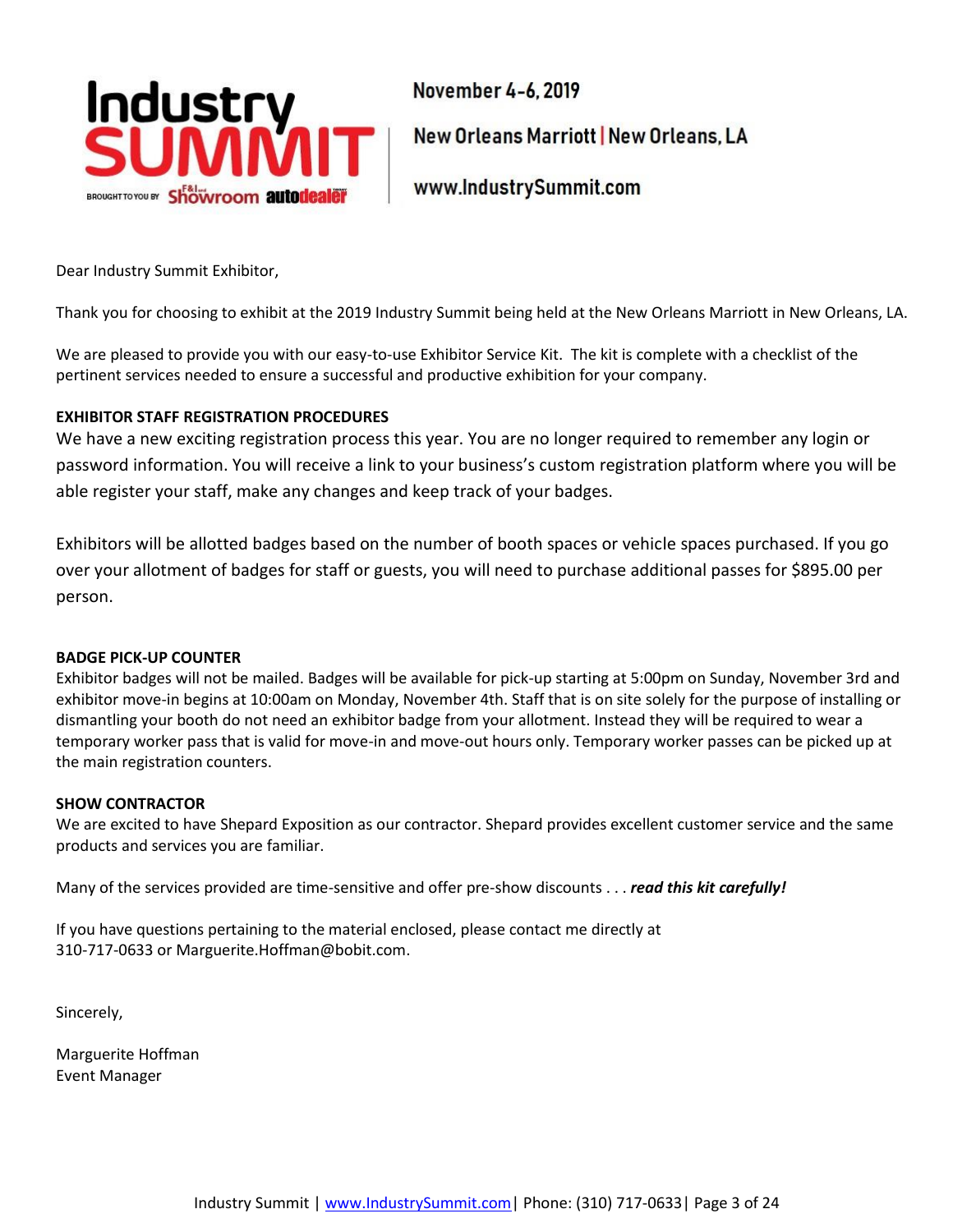

New Orleans Marriott | New Orleans, LA

www.IndustrySummit.com

## <span id="page-3-0"></span>**STEP BY STEP GUIDE**

- 1. Plan your exhibit using the checklist online at [www.industrysummit.com/exhibit/service-kit.](https://www.industrysummit.com/exhibit/service-kit)
- 2. Complete your forms by the deadlines.
- 3. Verify you have completed all items on your checklist.

#### **Tips**

- Read all emails from Show Management.
- Be sure to order by the advanced deadlines for the best rates.
- Use [www.industrysummit.com](http://www.industrysummit.com/) as a resource where you'll find:
	- o Sponsorship Information: From bag stuffers to networking events, investing in a sponsorship opportunity will increase your onsite exposure. https://www.industrysummit.com/exhibit/become-a-sponsor
	- o Seminar Schedule: Don't forget that your exhibitor badge includes the seminars. Attend these to get a better understanding of your client's needs. https://www.industrysummit.com/schedule/schedule
	- o Mobile App Listing- FREE!! The 2019 Industry Summit Mobile App download will be available on the website[. See page 18](#page-15-0) of this kit for more information on how you can use this feature to your advantage!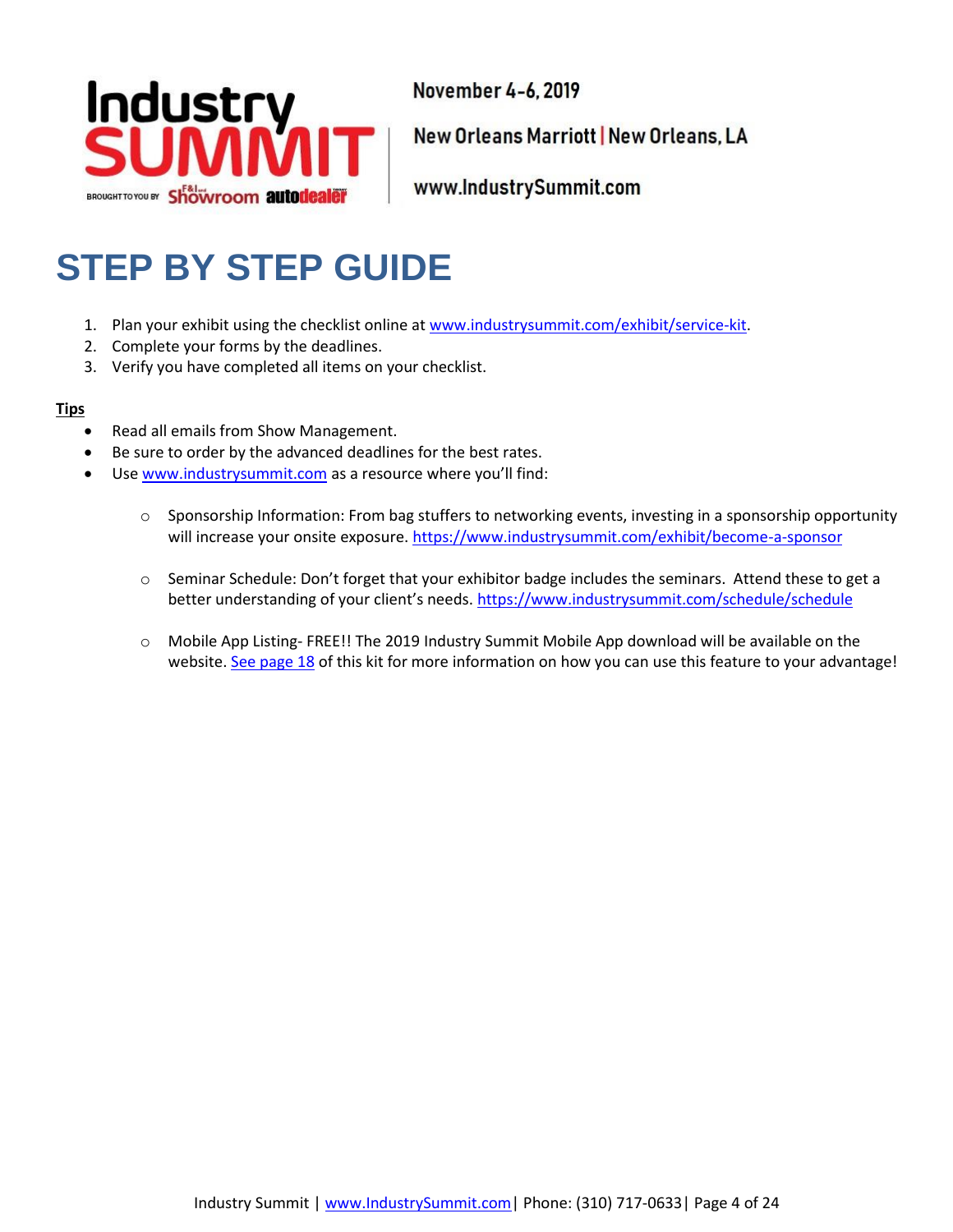

New Orleans Marriott | New Orleans, LA

www.IndustrySummit.com

## <span id="page-4-0"></span>**MANDATORY FORMS CHECKLIST**

Here is a list of the mandatory forms, orders and information that EVERY exhibitor must return.

Additional forms may be required depending on the configuration of your booth. Please review the complete Exhibitor Service Kit to determine which forms are necessary for you.

#### **Booth Display Diagram - Due Friday, October 4, 2019**

*Return to Show Management* It is mandatory for exhibiting companies to provide a diagram of their booth display. This is to ensure your booth layout fits the booth you have selected and adheres to our Exhibitor Display Rules and Regulations. See page 20 o[r www.industrysummit.com/exhibit/service-kit](https://www.industrysummit.com/exhibit/service-kit) for more information.

### **Proof of Insurance - Due Friday, October 4, 2019**

*Return to Show Management* Exhibitors must deliver to Industry Summit and/or Bobit Business Media or their appointed representatives, a certificate/evidence of insurance. See page 19 or <https://www.123formbuilder.com/form-4006111/> for more information.

#### **Emergency Contact Information - Due Friday, October 4, 2019**

*Return to Show Management* It is MANDATORY that we have an onsite point-of-contact from your company for urgent issues while at show site. Please submit this form to designate your emergency contact. See page 22 or <https://www.123formbuilder.com/form-4006187/> for an online form.

## **Highly Recommended!**

#### **Booth Staff Pre-Registration – Due November 3, 2019**

#### *Return to Custom registration*

We have a new exciting registration process this year. You are no longer required to remember any login or password information. You will receive a link to your business's custom registration platform where you will be able register your staff, make any changes and keep track of your badges. Exhibitors will be allotted badges based on the number of booth spaces purchased. If you go over your allotment of badges for staff or guests, you will need to purchase additional passes for \$895.00 per person.

See page 23 o[r www.industrysummit.com/exhibit/service-kit](https://www.industrysummit.com/exhibit/service-kit) for an online form.

#### **Public Directory Form - Due Friday, October 4, 2019**

The information submitted below will be used to describe your company to attendees in the following places (where applicable):

Show Website, Printed Badge and Mobile App.

Click here to submit your form[: https://www.123formbuilder.com/form-3988606/](https://www.123formbuilder.com/form-3988606/)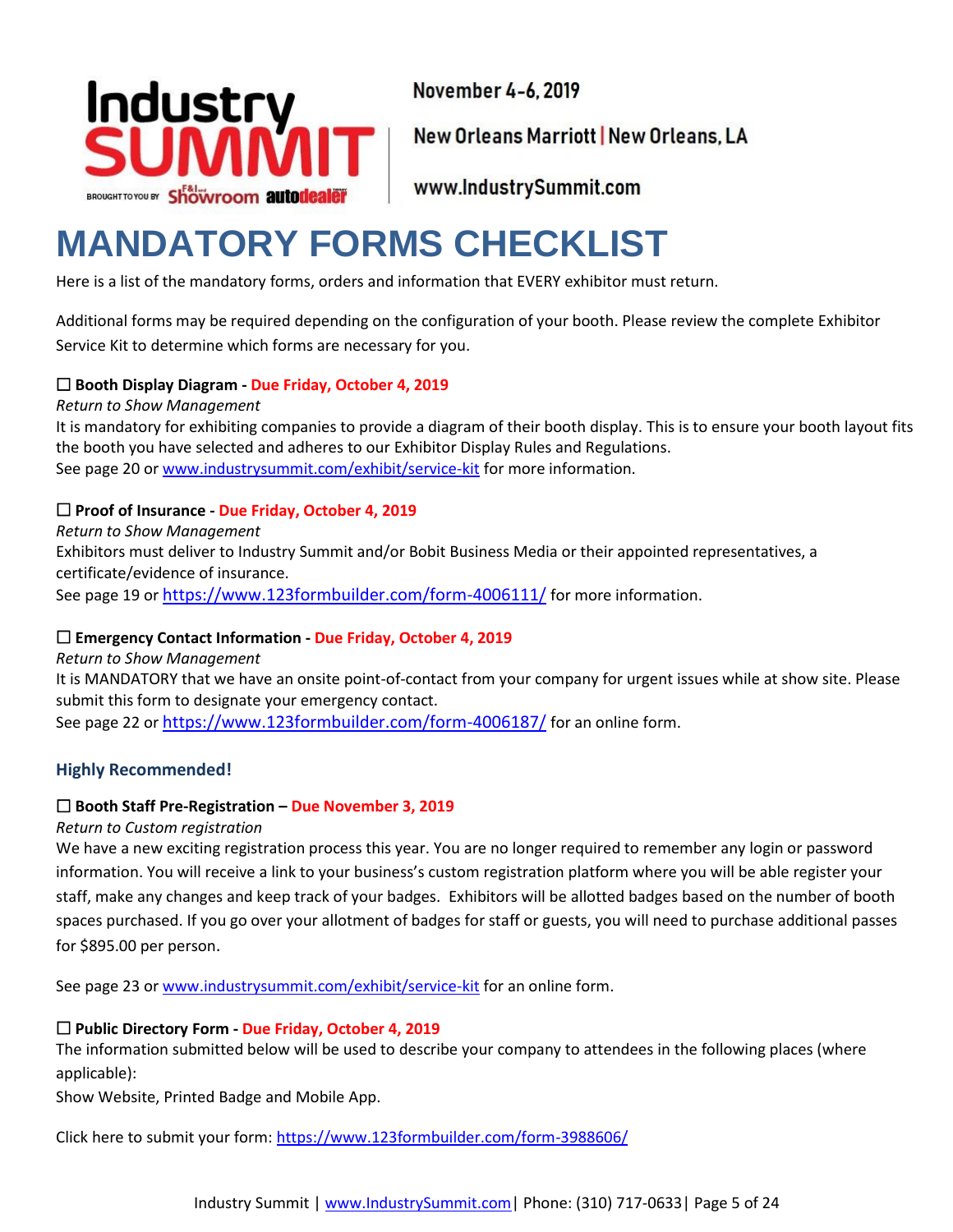

New Orleans Marriott | New Orleans, LA

www.IndustrySummit.com

#### <span id="page-5-0"></span>**PRINT & POST QUICK REFERENCE SHEET EXHIBITOR MOVE-IN**

| 10:00AM            | $\overline{\phantom{a}}$ | 5:00 <sub>pm</sub> | Exhibitor Move-In (All exhibits must be show ready by 5:00pm)        |
|--------------------|--------------------------|--------------------|----------------------------------------------------------------------|
|                    |                          |                    |                                                                      |
| 6:00 <sub>pm</sub> | $\overline{\phantom{a}}$ | 7:30 <sub>pm</sub> | Opening Reception and Networking with Exhibitors                     |
| 8:00am             | $\overline{\phantom{a}}$ | 10:00am            | Breakfast and Networking with Exhibitors                             |
| 11:30am            | $\overline{\phantom{a}}$ | 12:30pm            | Lunch and Networking with Exhibitors                                 |
| 1:45 <sub>pm</sub> | $\overline{\phantom{a}}$ | 2:00 <sub>pm</sub> | Break & Networking with Exhibitors                                   |
| 3:50 <sub>pm</sub> | $\overline{\phantom{a}}$ | 4:20 <sub>pm</sub> | Break & Networking with Exhibitors                                   |
| 6:00 <sub>pm</sub> | --                       | 7:30pm             | Reception and Networking with Exhibitors                             |
| 8:00am             | $\overline{\phantom{a}}$ | 9:00am             | Breakfast and Networking with Exhibitors                             |
| 10:20am            | $\overline{\phantom{a}}$ | 10:50am            | Break & Networking with Exhibitors                                   |
| 12:30pm            | $\overline{\phantom{a}}$ | 2:00 <sub>pm</sub> | Lunch and Networking with Exhibitors                                 |
| 4:15 <sub>pm</sub> | $\overline{\phantom{a}}$ | 4:45pm             | Break & Networking with Exhibitors                                   |
| 6:00 <sub>pm</sub> | $\overline{\phantom{a}}$ | 7:30pm             | Reception and Networking with Exhibitors                             |
|                    |                          |                    |                                                                      |
| 7:30 <sub>pm</sub> | $\overline{\phantom{a}}$ | 11:00pm            | Exhibitor Move-Out; Early Dismantle Prohibited; Overtime Rates Apply |
|                    |                          |                    |                                                                      |

\* Exhibitors may hold meetings with customers at their booth during non-exhibit hall hours. All customers must have a badge and be escorted by the exhibitor to the booth.

#### **IMPORTANT DEADLINES SNAPSHOT:**

Not all deadlines are included below; please review the service kit for additional deadlines.

#### **October 4, 2019**

- PSAV Overhead Rigging (Island booths only) Proof of Insurance **(MANDATORY)**
- Group Rate Hotel Reservations
- Discount Deadline for Shepard Rentals
- Emergency Contact Form **(MANDATORY)**
- Shepard Booth Cleaning
- Shepard Carpet Rental **(MANDATORY)**
- Shepard Furniture Rental
- Shepard Sign Order
- Shepard Labor (Installation & Dismantle)
- Shepard Ground Rigging/Forklift Rental
- Shepard Mobile (Vehicle) Spotting
- Plants and Floral
- Audio Visual and Computers
- Electrical Service
- Internet Services/Telecommunications
- Exhibitor Appointed Contractor Form
- Booth Display Diagram **(MANDATORY)**

#### **SHIPPING ADDRESSES:**

[Exhibiting Company Name & Booth #] Industry Summit C/O UPSF/Shepard Exposition Services 3761 Louisa Street New Orleans, LA 70126

#### **Monday, October 28, 2019**

 Deadline for Advance Warehouse Shipments without a Surcharge

#### **November 3, 2019**

- Lead Retrieval/Badge Scanners
- Exhibit Staff Pre-Registration

#### **Advanced Warehouse**

Shipments accepted on and between

October 4, 2019 – Monday, October 28, 2019

*\*Materials delivered October 29-November 1 should go to the advanced warehouse but may incur a surcharge charge.* [Exhibiting Company Name & Booth #]

Industry Summit

C/O UPSF/Shepard Exposition Services 3761 Louisa Street

New Orleans, LA 70126

#### **SHOW CODE:** T168841119

Shipments accepted starting Monday, November 4, 2019 at 8:00am. \* *Shipments received at the New Orleans*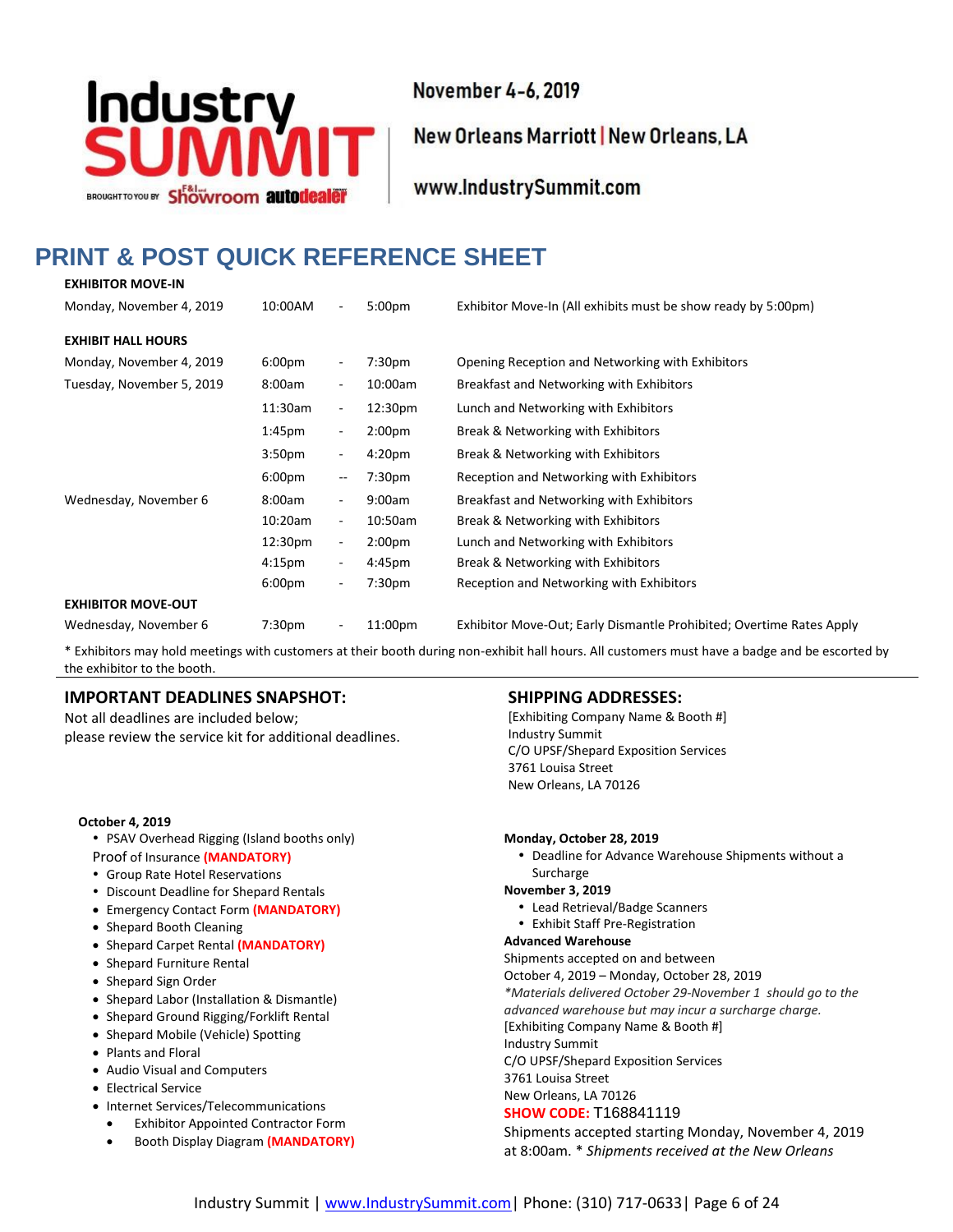

New Orleans Marriott | New Orleans, LA

www.IndustrySummit.com

*Marriott prior to 8:00am on November 4, 2019 will be refused and sent back to sender.*

## <span id="page-6-0"></span>**FRAUD WARNING**

Industry Summit is committed to providing you with the best services and travel deals around. Bobit Business Media and MG Investment Group are the official producers of Industry Summit and work with the approved official vendors listed below.

### **OFFICIAL (APPROVED) VENDOR OFFICIAL VENDOR EMBLEM**

Convention Plant Creations Custom Registration, Inc. ELITeXPO HES Staff LMG PSAV Rainprotection Insurance Shepard Exposition Services

Look for this emblem on email communications. When in doubt call Marguerite Hoffman at 310-717-0633 or email [marguerite.hoffman@bobit.com](mailto:marguerite.hoffman@bobit.com)

**Industry**<br>SUMMIT **OFFICIAL VENDOR** 

## **EXHIBITOR FRAUD WARNING!**

Any offers from other third-party vendors or travel agencies are not endorsed by Industry Summit. These offers can be in the form of list rentals, e-mail blasts, ePromos, housing, travel – the list goes on. Don't be fooled by offers from other parties using the Industry Summit name – they are NOT affiliated with Industry Summit, Bobit Business Media, or MG Investment Group.

**Below is a list of fraudulent companies** that are known to target exhibitors, sponsors and attendees. Be aware there are **many more** scammers out there and if the offer seems too good to be true, it probably is. At the very least, please check the prospective vendor's rating at [www.bbb.org.](http://www.bbb.org/)

## **SCAMMERS – Do not respond to these companies!**

| <b>Company Name</b>                                                | Website                          |  |  |  |
|--------------------------------------------------------------------|----------------------------------|--|--|--|
| 10 times                                                           | http://10times.com               |  |  |  |
| <b>Corporate Booking Services</b>                                  | http://allcbs.com                |  |  |  |
| <b>Exhibitor Housing Services</b>                                  | http://www.ehshousing.com        |  |  |  |
| <b>Global Housing Corp</b>                                         | http://www.globalhousingcorp.com |  |  |  |
| m+a Exhibition Database                                            | http://www.expodatabase.com      |  |  |  |
| m+a International Tradeshow Media http://www.m-averlag.com/english |                                  |  |  |  |
| Trade India                                                        | http://www.tradeindia.com        |  |  |  |
| <b>Events in America</b>                                           | http://www.eventsinamerica.com   |  |  |  |

**If you are contacted by a company you suspect to be fraudulent please contact [Marguerite.Hoffman@bobit.com](mailto:Marguerite.Hoffman@bobit.com) or call 310-717-0633.**

Industry Summit | www.Industry Summit.com | Phone: (310) 717-0633| Page 7 of 24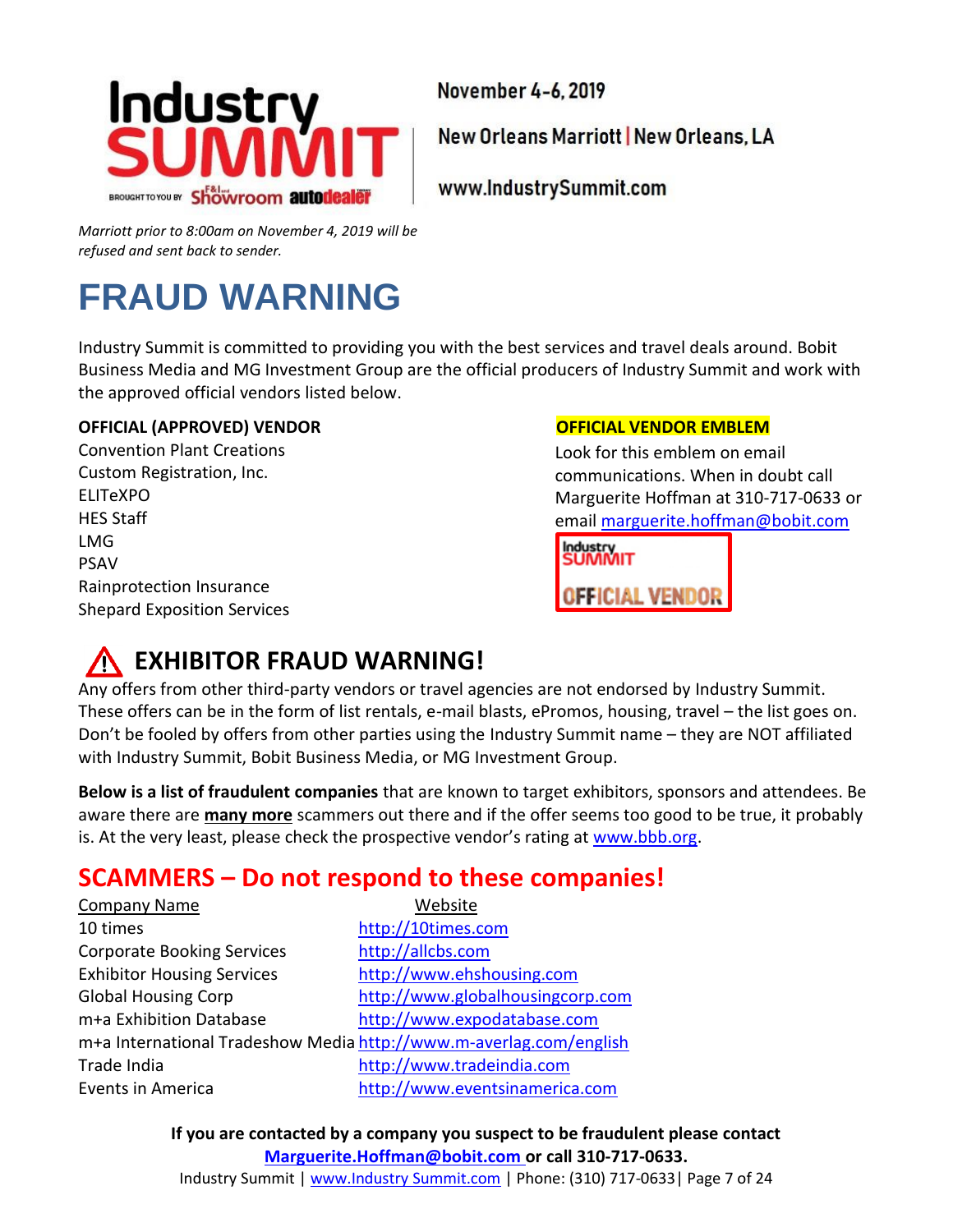

## New Orleans Marriott | New Orleans, LA

#### www.IndustrySummit.com

## <span id="page-7-0"></span>**VENDOR CONTACT**

#### **Audio Visual**

Andrew M. Winston Sales Manager - PSAV® Marriott New Orleans 555 Canal, New Orleans, LA 70130 PH: 504.613-1872 [PSAV New Orleans](https://www.psav.com/locations/new-orleans/marriott/marriott-new-orleans)

#### **Décor/Furniture**

Shepard Exposition Services Contact: Customer Svc. C/O Shepard Exposition Services 3761 Louisa Street New Orleans, LA 70126

#### **Electrical/Lighting**

Andrew M. Winston Sales Manager - PSAV® Marriott New Orleans 555 Canal, New Orleans, LA 70130 PH: 504.613-1872 [PSAV Electrical Priciing](https://modules.marriott.com/resourcefiles/msyla-new-orleans-marriott-meetings-main/power-price-guide-2019.pdf)

#### **Florist**

<span id="page-7-1"></span>Convention Plant Creations 827 Magazine Street New Orleans, LA 70130 Ph: (800) 749-4524 Fx: (504) 524-5958 [Felicia@conventionplant.com](mailto:Felicia@conventionplant.com) [www.conventionplant.com](http://www.conventionplant.com/)

#### **Freight/Shipping**

ELITEeXPO Michael Reed 845 Commerce Drive Southelgin, IL 60177 Ph: (800) 543-5484 ext. 3841 [michaelr@elitexpo.com](mailto:michaelr@elitexpo.com) <http://www.elitexpo.com/>

#### **General Contractor**

Shepard Exposition Services Contact: Customer Svc. C/O Shepard Exposition Services 3761 Louisa Street New Orleans, LA 70126 Event Code: T168841119

#### **Hotel & Housing Information**

The New Orleans Marriott **The New Orleans Marriott** 555 Canal Street New Orleans, LA 70130

#### **Internet/Telecommunications**

The New Orleans Marriott **The New Orleans Marriott** 555 Canal Street New Orleans, LA 70130

#### **Lead Retrieval**

Custom Registration, Inc. 2001 E Randol Mill Rd Ste. 135 Arlington, TX 76011 Phone: (817) 277-7791 Fax: (817) 277-7616 www.customreg.com/leads

#### **Overhead Rigging**

Andrew M. Winston Sales Manager - PSAV® Marriott New Orleans 555 Canal, New Orleans, LA 70130 PH: 504.613-1872 **[PSAV New Orleans](https://www.psav.com/locations/new-orleans/marriott/marriott-new-orleans)** 

#### **Registration**

Custom Registration, Inc. 2001 E Randol Mill Rd Ste 135 Arlington, TX 76011 Ph: (817) 277-7187 Fax: (817) 277-7616 \*(Phone registrations only, for questions call 800-576-8788)

#### **Shipping/Receiving**

See page 6 for Advance Warehouse and direct to Show Site information.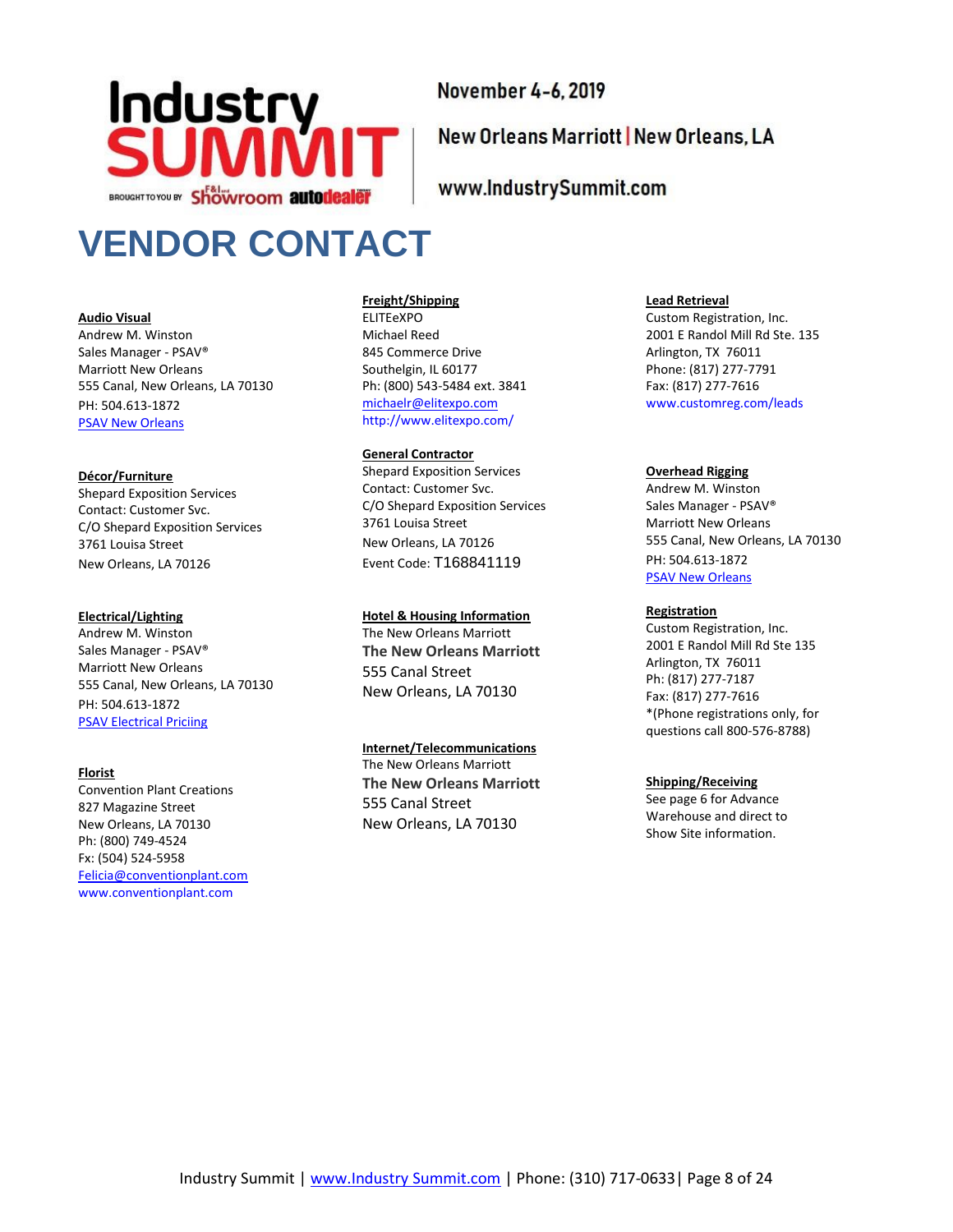

New Orleans Marriott | New Orleans, LA

www.IndustrySummit.com

## **SHOW MANAGEMENT CONTACT**

**Event Staff** Marguerite Hoffman

Event Manager Phone: 310-717-0633 Email: [marguerite.hoffman@bobit.com](mailto:samantha.schrum@bobit.com)

Jane Swift Event Assistant Phone: 310-533-2538 Email: jane.swift@bobit.com

Irene Gruen Director of Events Phone: (310) 533-2561 Fax: (310) 533-2511 [irene.gruen@bobit.com](mailto:irene.gruen@bobit.com)

#### **Digital & Conference Staff**

Kate Spatafora Managing Editor Phone: 631-561-7586 kspatafora@mgigmedia.com

#### **Exhibit & Sponsor Sales**

David Gesualdo, Show Chair Industry Summit Phone: (727) 947-4027 [dgesualdo@mgigusa.com](mailto:dgesualdo@mgigusa.com)

Eric Gesualdo National Sales Director Industry Summit Phone: (727) 612-8826 [egesualdo@mgigusa.com](mailto:egesualdo@mgigusa.com)

#### **Sponsor Fulfillment**

Marguerite Hoffman Event Manager Phone: (310) 717-0633 Email: [marguerite.hoffman@bobit.com](mailto:samantha.schrum@bobit.com)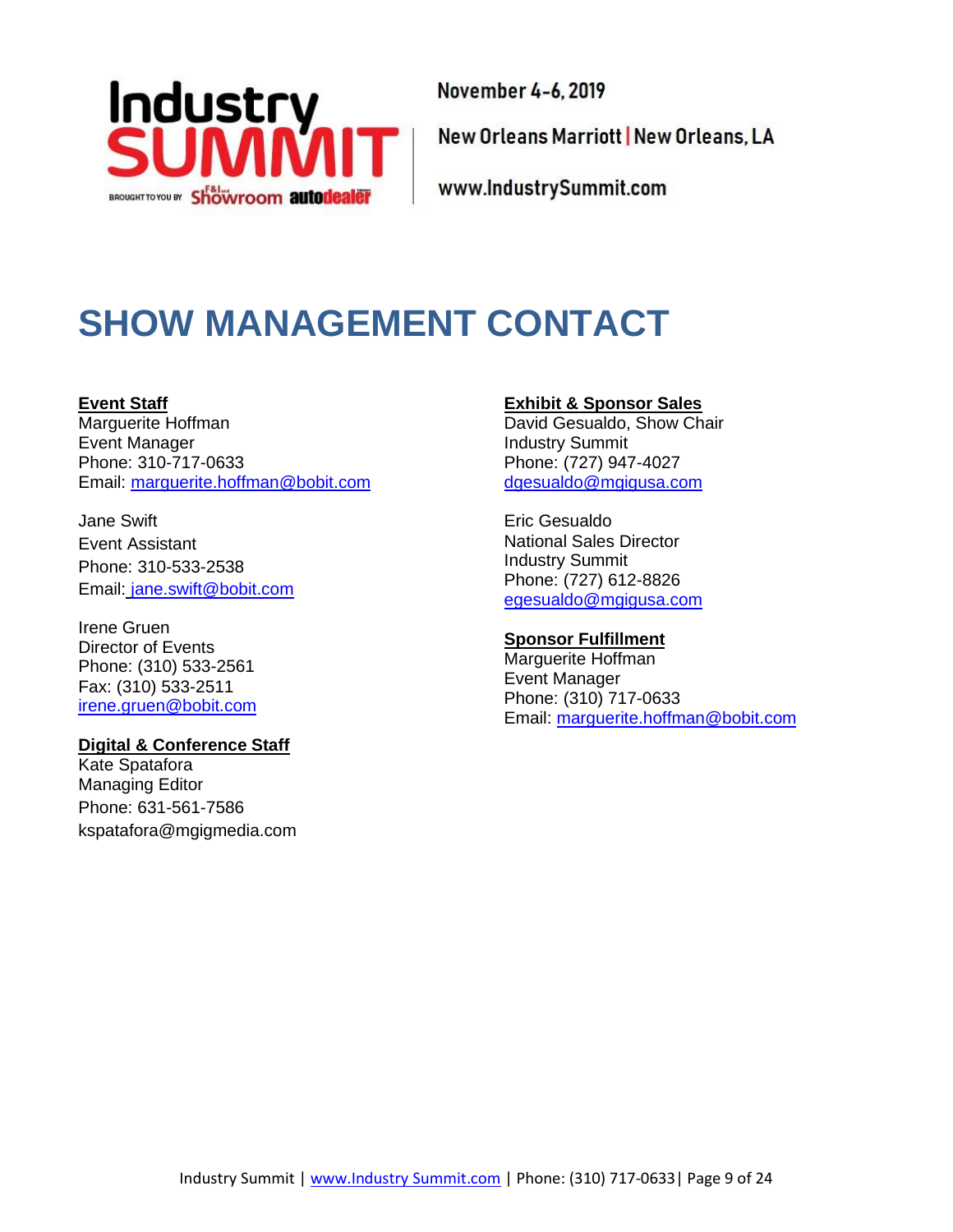

New Orleans Marriott | New Orleans, LA

www.IndustrySummit.com

## <span id="page-9-0"></span>**GENERAL SHOW INFO & RULES A- Z**

In addition to the following general rules and information, please review the following Rules and Regulation found in the [Online Service](http://www.industrysummit.com/exhibit/service-kit) Kit.

## **Each exhibitor will be responsible for knowing and adhering to all policies and procedures outlined by show management and The New Orleans Marriott**

#### **AUDIO/VISUAL**

Exhibitors requiring any audio/visual can make arrangements through PSAV. Please refer to online service kit for order forms or the vendor list for contact information.

#### **ARRANGEMENT OF EXHIBITS**

Industry Summit will provide display space as indicated on the official floor plan, insofar as possible, but reserves the right to make any changes necessary in the interests of an exhibitor. Exhibitors with an island booth must provide Industry Summit with a sample drawing or image of your booth display.

#### **BOOTH DECORATION**

Shepard Exposition Services is the Official Service Contractor for Industry Summit.

**The exhibit hall has black carpet.** It is optional for exhibitors to order carpet through Shepard Exposition Services or bring their own. Order forms may be found in the online service kit. Each exhibit space will automatically be provided with the following:

- 8' Backdrop, 3' Side Rail (in-line booths only)
- Drape Color: Red/White
- 7" x 44" One Line Company Identification Sign (in-line booths only)

### **\* Your booth does not come with a table, chairs, and electrical unless you purchased a package on your space agreement.**

If you selected a booth package it includes all of the above, in addition to:

- 6' draped table
- 2 side chairs
- 1 Wastebasket
- 1000 WATTS/10 AMPS electrical outlet

\*\*Note: On-site prices will be at least 25% higher and you can encounter delays to have your order filled. Pre-order and save time & money!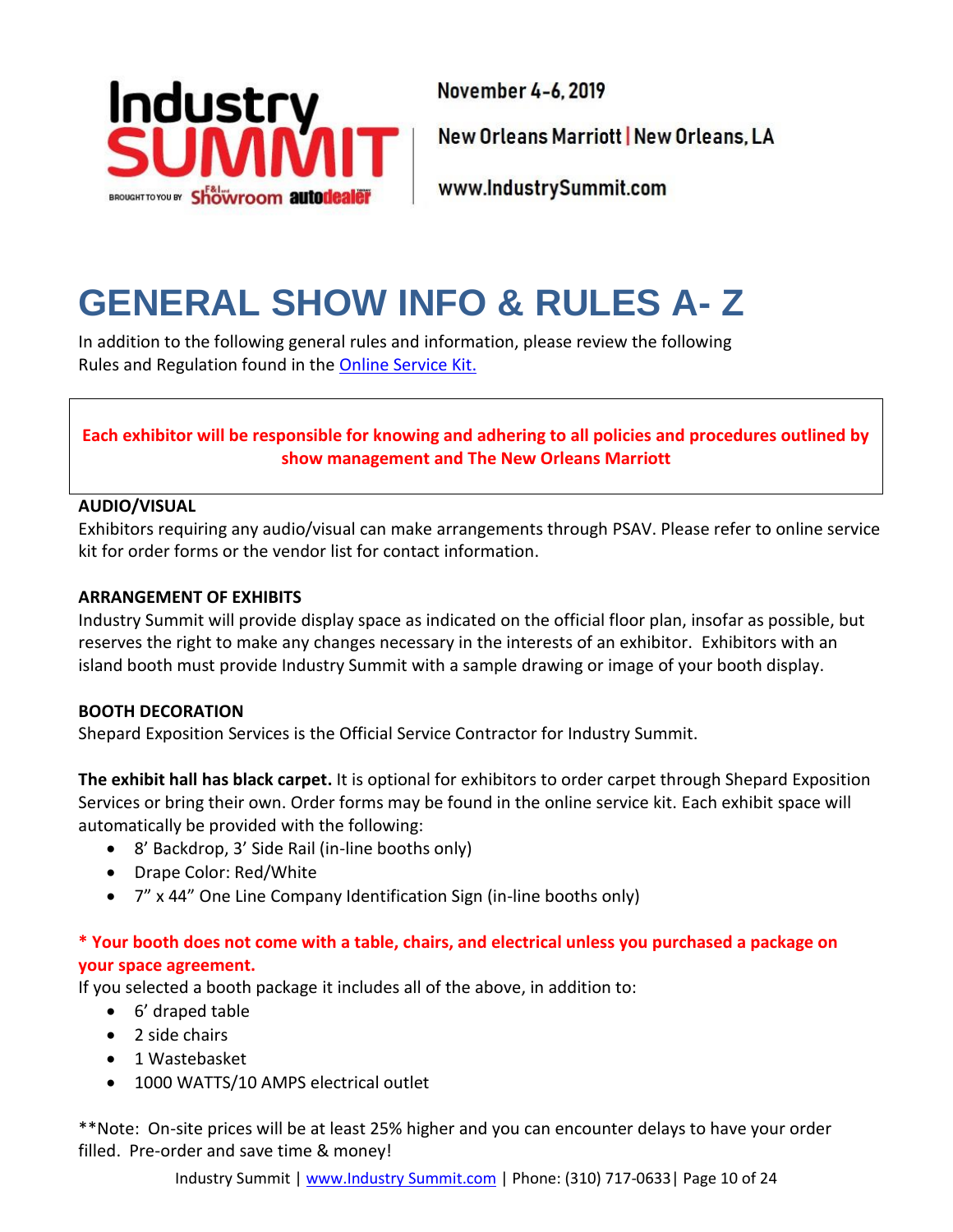

New Orleans Marriott | New Orleans, LA

www.IndustrySummit.com

#### **BANNER HANGING**

Banner hanging is allowed exclusively for island and perimeter booths or areas specifically pre-approved by show management. PSAV, exclusively, provides all rigging in the convention area ceilings and hangs all signage that is attached to any part of the building including walls or ceilings. PSAV must receive all proposed rigging drawings no later than thirty (30) calendar days prior to scheduled load in. Failure of appropriate notifications will result in overtime rates.

### **BUSINESS CENTER**

The New Orleans Marriott is proud to have a Fed Ex Business center onsite. The Fed Ex Business Center can handle shipping, mailing, faxing, photocopying and other important details.

### **CANCELLATION**

Payment is refundable if Industry Summit is notified in writing postmarked on or before August 4, 2019, less a \$300 processing fee. Cancellation policy applies to all exhibiting firms. Failure to appear at the exposition does not release the exhibitor from the responsibility for payment of the full cost of space rented.

## **CARTS/SUPPLIES**

The convention center does NOT supply any equipment (e.g., carts, dollies, hand-trucks, pallet-jacks, forklifts, etc.). Also, the convention center does not provide cleaning supplies, vacuums, large waste receptacles, or janitorial services for the exhibit space. All material moving and cleaning must be arranged through Shepard Exposition Services.

## **DÉCOR/BALLOONS**

**Decorations, banners, signs, etc.,** may NOT be affixed to any wall, door, window, column, ceiling, or painted surface in the convention center.

**Static helium balloon displays** are permitted in the convention center. Helium balloons may NOT be used as giveaways. A labor charge will be assessed to retrieve a balloon from the exhibit hall or ballroom ceiling. Helium tanks must be secured to a cart or column while inside the building and must be removed daily. Storage of tanks is NOT allowed inside the building.

**In accordance with the Fire Marshal,** no exhibit, display, or drape may obstruct, impede, or otherwise hinder access to fire exit doors, fire strobes, fire speakers, fire department access cabinets, fire alarm pulls, or electrical boxes (on left side of columns.

**Haze and smoke producing devices** must use water-based fluids. The use of fog, haze, lasers and pyrotechnics must have fifteen (15) working days prior to event date for approval through the office of the Fire Marshal.

Industry Summit | www.Industry Summit.com | Phone: (310) 717-0633| Page 11 of 24 **Stick-on decals** (except name tags) may NOT be distributed or used in the convention center.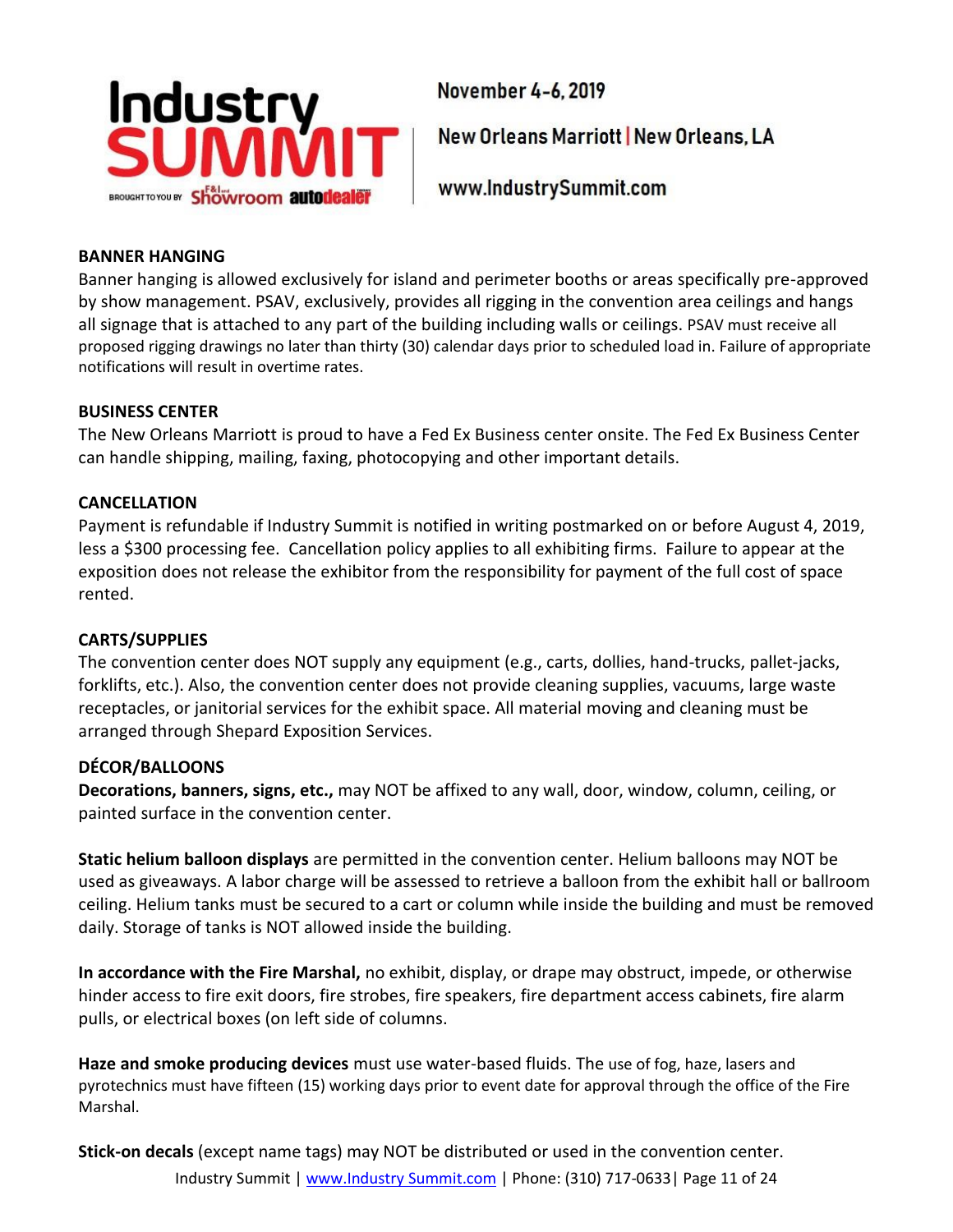

New Orleans Marriott | New Orleans, LA

www.IndustrySummit.com

**Painting of any kind** (exhibits, displays, equipment, etc.) is NOT allowed inside the convention center.

### **CONTRACTED LABOR**

All exhibitors must observe prevailing union regulations regarding use of union operators for equipment. Please review the Union Rules found in the Shepard Service Kit.

### **EARLY TEARDOWN**

Teardown before the show is over is strictly prohibited. Any exhibitor violating this policy will be fined show points for the following show or any of the Bobit Business Media Events. Please consider this when making travel plans. There are no exceptions. Exhibitor move-out is Wednesday, November 6, 2019 7:30pm - 11:00pm (overtime rates apply).

### **ELECTRICAL CONTRACTOR**

PSAV is the official electrical provider for the show. They can assist in handling all of your electrical requirements. Please refer to online service kit for order forms or the vendor list for contact information.

## **EXHIBITOR ADMITTANCE/NON-SHOW HOURS**

Badges will be required for all personnel to enter the exhibit area during move-in, move-out and show hours. Badges must be worn at all times while in the exhibit hall. Exhibitor Badges will only be issued to those working in the booth. Those helping to set-up or to tear down the booth will be given temporary worker badges – which will not be valid during show hours. No one will be permitted to remain in the hall longer than one-half hour after the closing each night.

Show Management is not responsible for lost, damaged or stolen articles and strongly advises that items that can be carried be locked up each night.

## **EXHIBITOR REGISTRATION**

Industry Summit has set-up on-line registration for your convenience! We have an exciting NEW registration process this year and you don't need to remember any login or password information!

The main contact listed on your contract will receive a Welcome email from: Industry Summit [no-reply@customreg.com.](mailto:no-reply@customreg.com) This email will contain a unique link to your exhibitor registration platform where you will be able to allocate your complementary staff passes. If you did not receive your welcome email, please check your spam folders. Otherwise please call 800-576-8788 and we will be happy to resend.

We suggest you bookmark/save your registration portal URL to access, add or change registrants at any time. Also, save the Welcome email in case you log in from different devices. Please note that there will be absolutely no extra complimentary registrations awarded over your allotment. If you have used your allotment of complimentary registrations and require additional staff badges, you may purchase those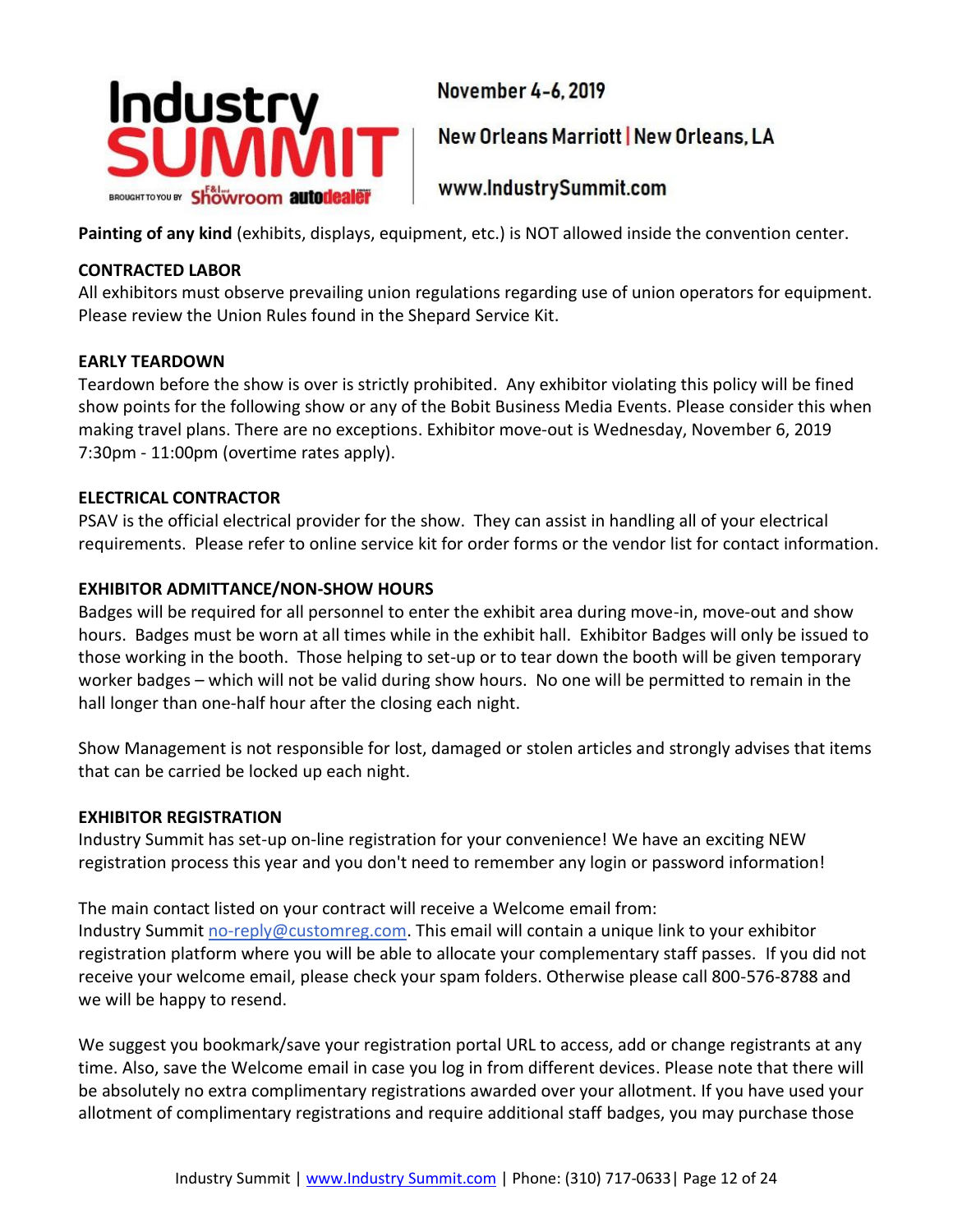

New Orleans Marriott | New Orleans, LA

www.IndustrySummit.com

passes through the registration link you will receive via email. Registration is offered at a discounted rate of \$895.00 per person.

## **FAQ's**

There is a collection of the most commonly asked questions about Industry Summit available on our [www.industrysummit.com/about/faqs](http://www.industrysummit.com/about/faqs) if you have a question that is not listed there feel free to contact us at 800-576-8788, so that we can get the answer you need.

#### **FLORAL & PLANT RENTALS**

The official florist is Convention Plant Creations. Please refer to online service kit for order forms or the vendor list for contact information.

#### **FOOD AND BEVERAGE SERVICES**

The Marriott is the exclusive provider of food and beverage. All food and beverage intended for consumption within the convention center must be purchased through the Marriott. This includes any food or beverage sold, served, or distributed in the meeting rooms, booths, or other licensed space. No outside food or beverages may be brought into the hotel, meeting space or your booth. The Marriott provides a wide variety of food and beverage options for banquet service and booth catering, please view the catering order form in the online service kit to place your order.

#### **FREIGHT/SHIPPING CARRIER**

ELITeXPO is the Official Carrier for Industry Summit. Please refer to online service kit for order forms or the vendor list for contact information.

#### **FREIGHT DELIVERY** (For Advanced Shipping Only)

All advanced freight should be received at the Shepard Exposition Services warehouse no sooner than October 4, 2019 and no later than October 28, 2019. Label each piece and address all shipping documents as follows for shipments to the warehouse:

[Exhibiting Company Name & Booth #] Industry Summit C/O UPSF/Shepard Exposition Services 3761 Louisa Street New Orleans, LA 70126

**SHOW CODE:** T168841119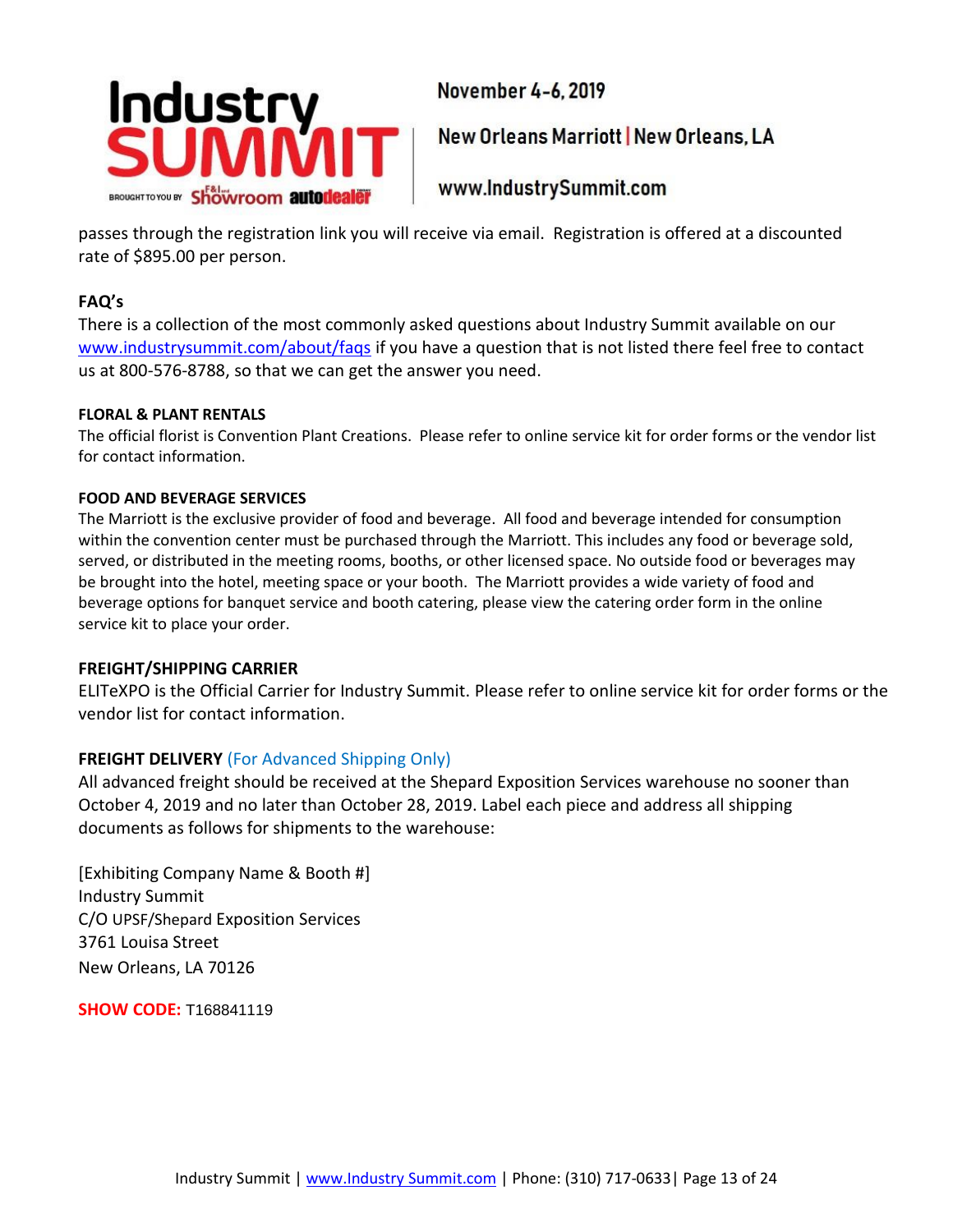

New Orleans Marriott | New Orleans, LA

www.IndustrySummit.com

#### **GENERAL REGULATIONS**

No part of the building shall be defaced in any manner, nor shall signs of other articles be posted, nailed or otherwise affixed to any pillars, walls, doors or other parts of the building.

- **Balloons:** Static helium balloon displays are permitted in the convention center. Helium balloons may NOT be used as giveaways. **A labor charge will be assessed to retrieve a balloon from the exhibit hall or ballroom ceiling.** Helium tanks must be secured to a cart or column while inside the building and must be removed daily. Storage of tanks is NOT allowed inside the building.
- **Convention Center :**
	- Stick-on decals (except name tags) may NOT be distributed or used in the convention center.
	- Painting of any kind (exhibits, displays, equipment, etc.) is NOT allowed inside the convention center.
	- "Day tanks" of bottled gas may be used in conjunction with an approved exhibit or display for cooking or demonstration purposes. Tanks must have a release valve and must be removed from the convention center at the close of daily activities. Storage of tanks is **not** allowed inside the building.
- **Fire Code:** In accordance with the Fire Marshal, no exhibit, display, or drape may obstruct, impede, or otherwise hinder access to fire exit doors, fire strobes, fire speakers, fire department access cabinets, fire alarm pulls, or electrical boxes (on left side of columns.
- **Liability** : The hotel is not responsible for any injury, loss, or damage that may occur to the exhibitors, agents, employees, property or any other person or property prior to, during or subsequent to the period covered by the exhibit contract.
- **Signs and Decorations:** Decorations, banners, signs, etc., may NOT be affixed to any wall, door, window, column, ceiling, or painted surface in the convention center.
- **Smoking:** Smoking is prohibited in the Convention Facilities. This includes traditional cigarettes, cigars, vapors, and e-cigarettes.
- **Utilities**:The hotel will provide all utility services (electrical, water/drain and compressed air). The hotel reserves the right to inspect all exhibitor and production type equipment for safety and/or code compliance. All electrical equipment shall be "UL" listed and labeled. The hotel will be responsible for the installation and removal of all equipment, parts, fittings, connectors, etc., necessary to provide such utilities.
- **Vehicles:** Vehicles that are used as part of a display must have less than ¼ tank of fuel, or fewer than five (5) gallons, whichever is less. The tank must be sealed (taped) or have a locking gas cap. The positive battery cable must be disconnected from the battery and taped. You must provide keys to the vehicle to Exhibit Hall Management.

## **GENERAL BOOTH MOVE-IN SCHEDULE** (Non-Vehicle Spaces)

Move in will take place on **Monday, November 4, 2019** from 10:00am-5:00pm. Exhibits must be show ready by 5:00pm on **Monday, November 4, 2019.**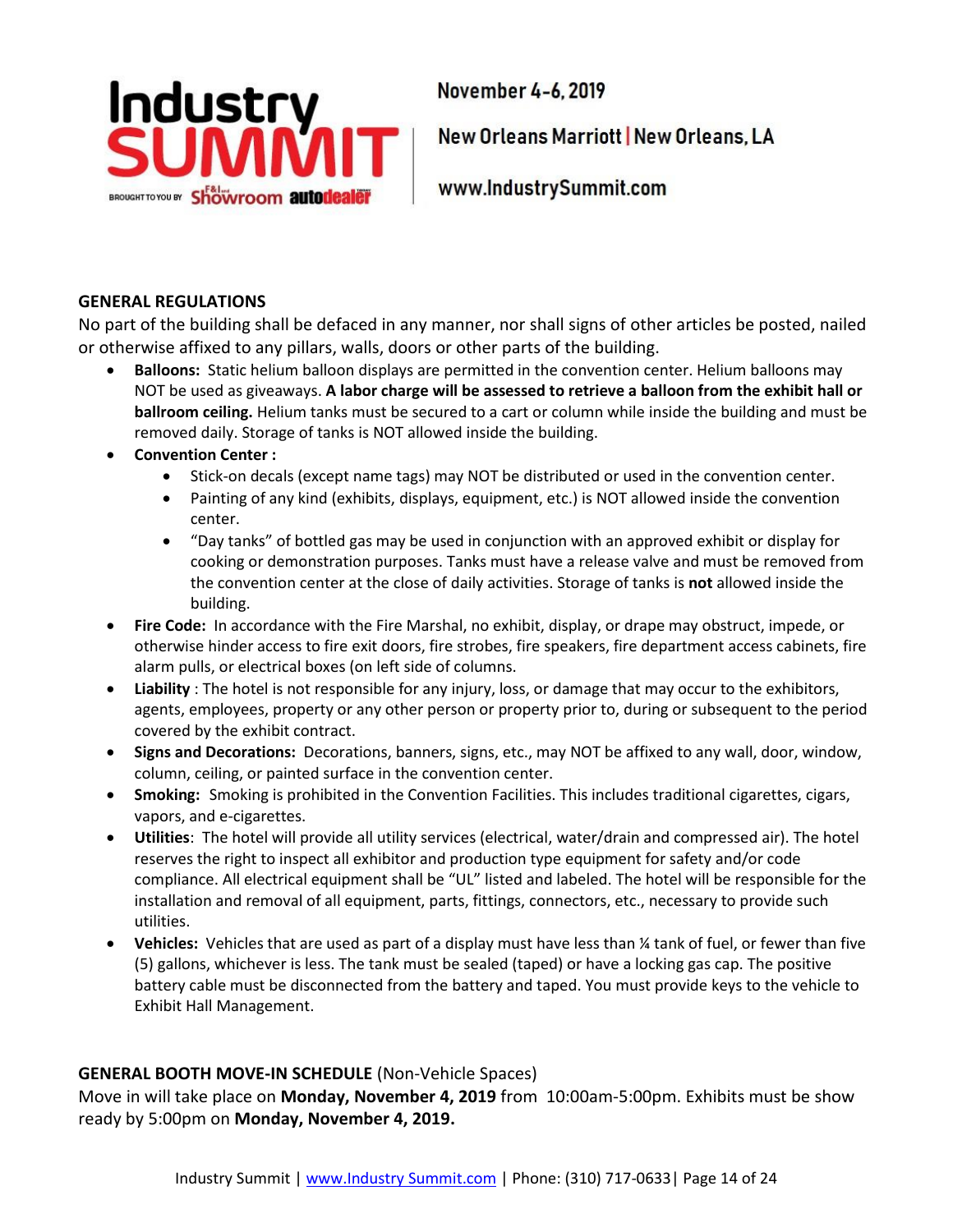

New Orleans Marriott | New Orleans, LA

www.IndustrySummit.com

### **HOTEL ACCOMMODATIONS**

The New Orleans Marriott has a limited number of discounted rooms at the rate of \$209single/double occupancy.

**The New Orleans Marriott** 555 Canal Street New Orleans, LA 70130

**Discount Group Rate:** Starting at \$209/night\* **Rates Expire:** October 4, 2019 **Book By Phone:** 800-654-3990 Reference: Bobit Business Media Book Online at: https://www.industrysummit.com/venue/hotel

### **LOADING DOCK**

Exhibits, displays, and equipment must be brought into and taken from the exhibit hall via the loading dock only. Parking is NOT allowed at the loading dock. *You must unload your vehicle and immediately move it to the parking garage. During move-out you must have your things ready to load before you move your vehicle to the dock*. Vehicles are NOT allowed on the loading dock or the loading dock ramps.

#### **MOVE-OUT**

Exhibitor move-out is Wednesday, November 6, 2019 from 7:30pm - 11:00pm (overtime rates apply). Exhibitors will be held liable for any handling and/or storage charges resulting from failure to remove their exhibit from the exposition center within the allocated times. Teardown before the show is over is strictly prohibited. Any exhibitor violating this policy will be fined show points for the following show or any of the Bobit Business Media Events. Please consider this when making travel plans. There are no exceptions.

## *\*\*Overtime-labor rates are in effect after 5:00pm on weekdays and all hours Saturday and Sunday.*

All exhibitors with outbound shipments must obtain a bill of lading from Shepard Exposition Services. Shepard offers complimentary pre-printing of these items. To take advantage of this service, complete the Outbound Bill of Lading/Shipping Label Request Form found in the Shepard Service Kit and return to Shepard. Your pre-printed BOL and labels will be delivered to your booth prior to the close on the show.

All UPS shipments must go out through the Fed Ex Business Center. Exhibitors using UPS and FedEx are responsible for carrying their packages to the Fed Ex Business Center prior to 6:00pm or the following morning at starting at 7:30am . UPS packages left in the exhibit hall will incur additional fees.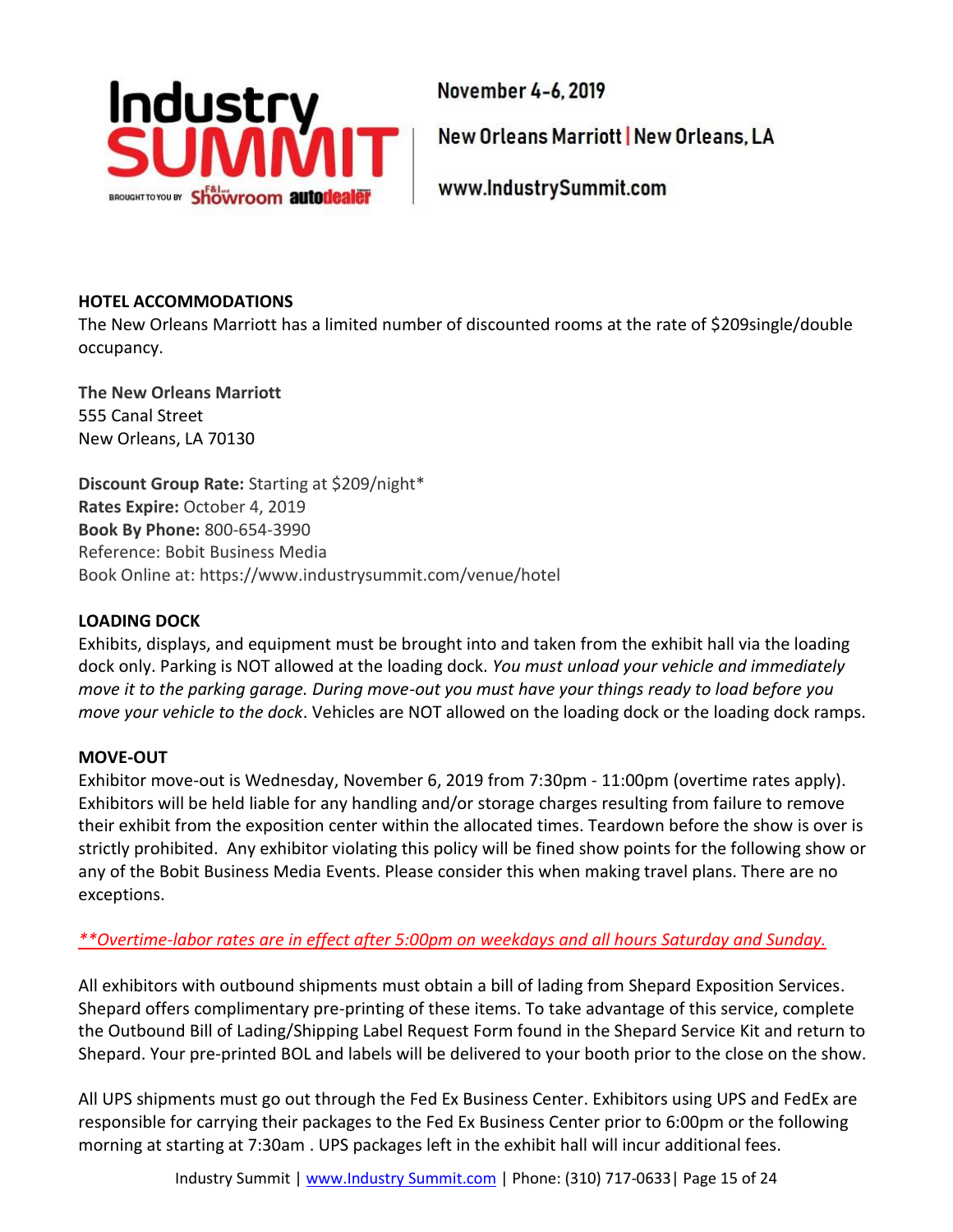

New Orleans Marriott | New Orleans, LA

www.IndustrySummit.com

See more information on outbound shipping at [www.industrysummit.com/exhibit/service-kit.](https://www.industrysummit.com/exhibit/service-kit)

#### **SECURITY**

Show Management will arrange for general security during the exhibition. While show management makes every effort to ensure that the exhibition area is completely closed to unauthorized personnel during non-show hours, we advise companies to remove items that are able to be hand carried out at the close of hall hours each day.

#### **STORAGE**

Empty containers and storage items will be handled through Shepard. Please do not store containers, boxes and crates behind booth walls. It is a violation of fire codes and creates an unsightly and unprofessional image for the show and your company.

#### **SUBLETTING SPACE**

No exhibitor may assign, sublet or apportion his space in whole or in part, nor exhibit any products or services other than those manufactured or handled in the normal course of his business, nor permit any agent of any exhibiting firm to solicit business or take orders in his space.

#### **VEHICLE DISPLAY RULES & REGULATIONS**

Liquid or gas fueled vehicles, boats or other motor-craft shall not be located indoors except as follows:

- Less than ¼ tank of fuel, or fewer than five (5) gallons, whichever is less.
- The tank must be sealed (taped) or have a locking gas cap.
- The positive battery cable must be disconnected from the battery and taped.
- <span id="page-15-0"></span>• Vehicles, boats or other motor-craft equipment shall not be fueled or defueled within the building.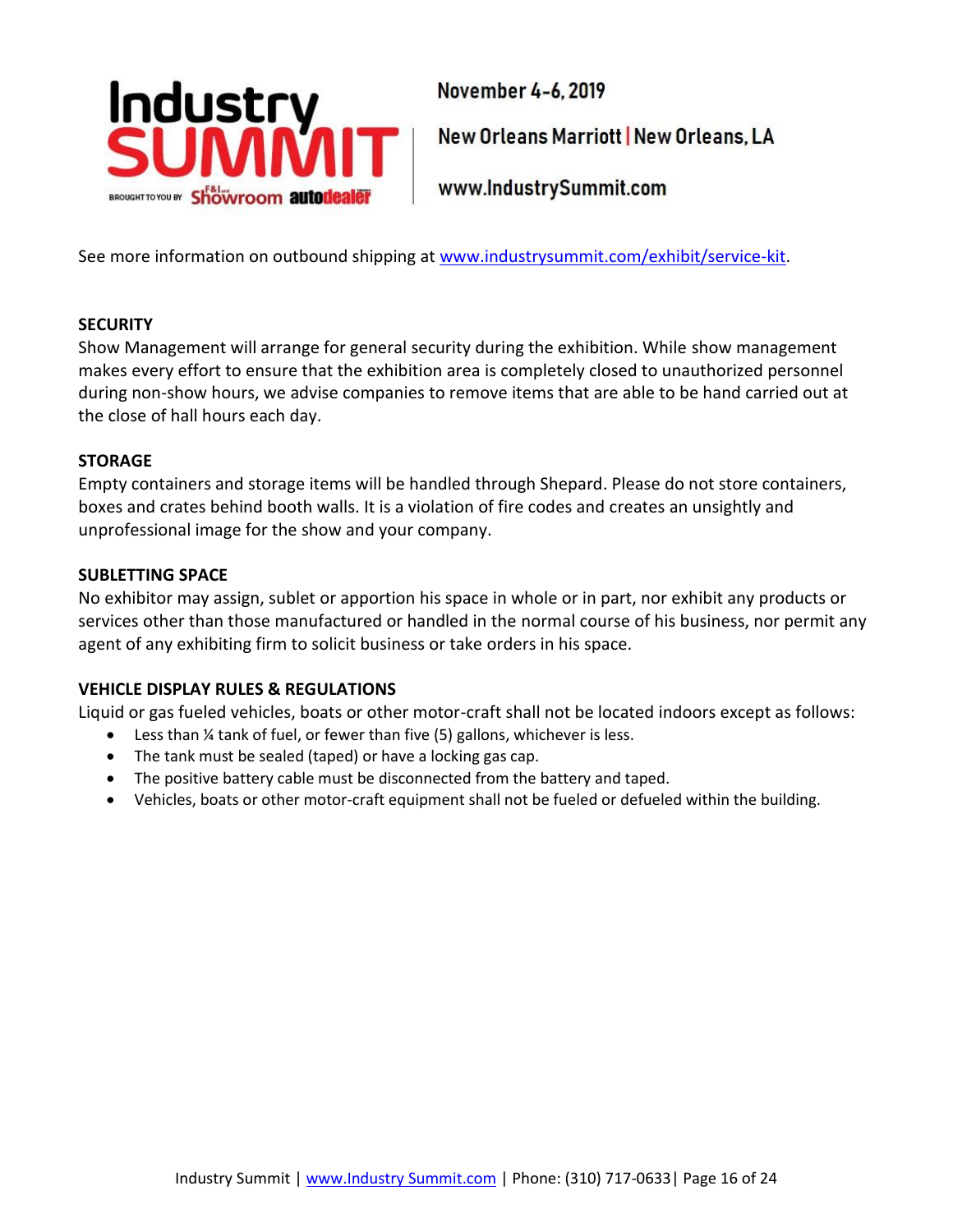

New Orleans Marriott | New Orleans, LA

www.IndustrySummit.com

## **PUBLIC DIRECTORY FORM**

## **Deadline: October 4, 2019**

Industry Summit is pleased to present sponsors and exhibitors with our complimentary mobile app package, which provides you with the most technologically advanced method of promoting your company, products and services.

Please use this link to update your company contact information, business categories and company description: <http://www.123formbuilder.com/form-3988606/2019-industry-summit-public-directory>

The information submitted will be used to describe your company to attendees on the show website, printed badge and mobile app.

As we get closer to the event, you will receive a login/password credentials from Core-Apps directly. It allows you to access your companies own web portal where you can:

- Edit your company contact information.
- Upload logo to appear on the exhibitor information page.
- Upload as many downloadable .pdf documents as you wish.
- Maintain and update mobile app content all year long.

This opportunity is for you to market your business all year around in the mobile app. Take action and upload company materials (.pdf only) and a logo to brand your company's mobile app detail page.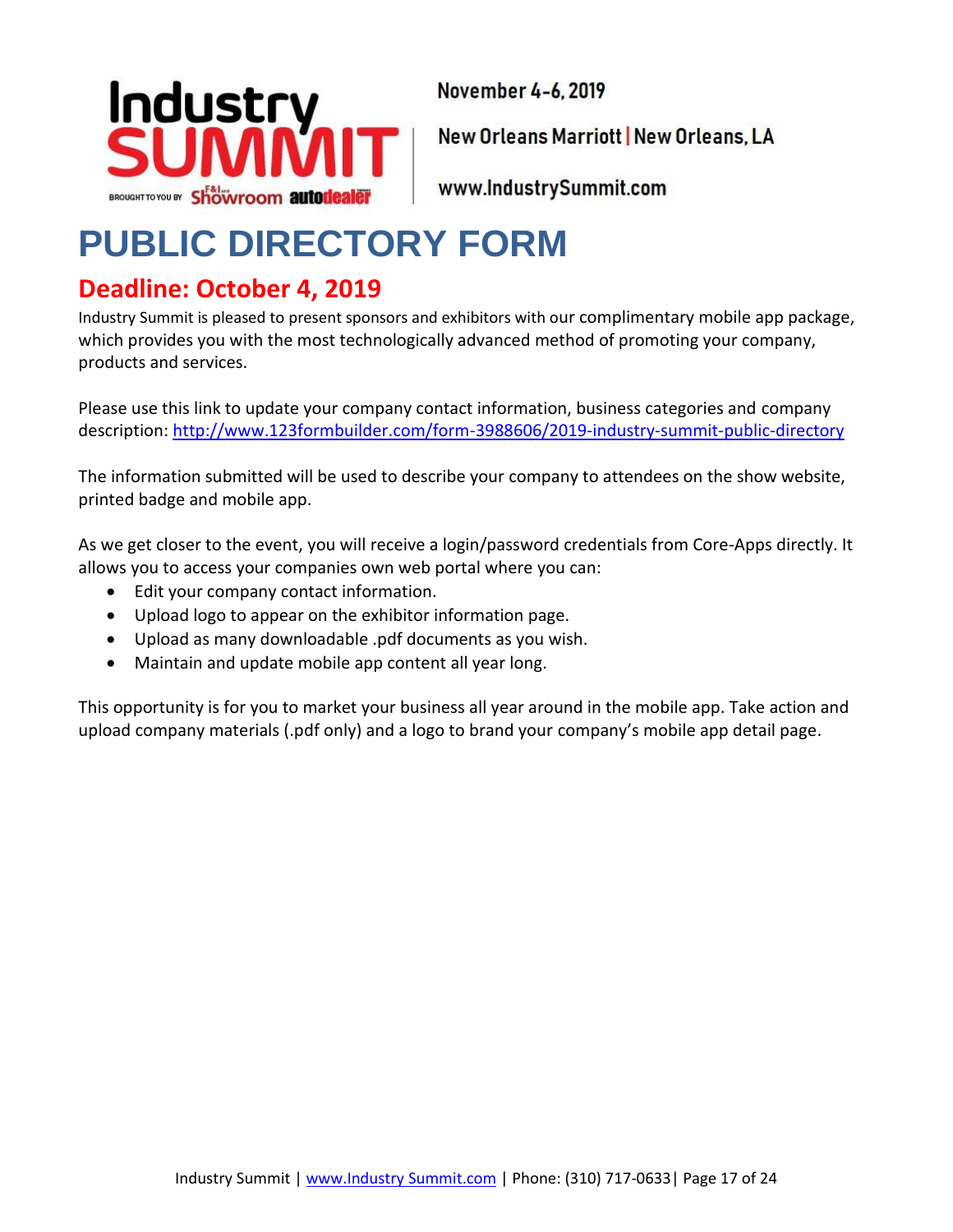

New Orleans Marriott | New Orleans, LA

www.IndustrySummit.com

## <span id="page-17-0"></span>**CERTIFICATE OF INSURANCE MANDATORY Deadline: October 4, 2019**



This form is also available online. **Submit Online: [http://www.123formbuilder.com/form-4006111/2019](http://www.123formbuilder.com/form-4006111/2019-industry-summit-certificate-of-insurance) [industry-summit-certificate-of-insurance](http://www.123formbuilder.com/form-4006111/2019-industry-summit-certificate-of-insurance)**

Rainprotection Insurance is the official insurance management company for Industry Summit. In addition to being able to provide exhibitors with insurance, Rainprotection is also collecting and verifying that all insurance certificates, regardless of the insurer, are verified for compliance.

#### **Mandatory Coverage**

#### **Exhibitor Liability Insurance Requirements**

As a standard requirement for all of our show exhibitors, it is necessary for you to carry general liability coverage from an insurance company in good standing with the following requirements:

- Minimum policy limits of \$1,000,000 per occurrence and \$2,000,000 aggregate.
- This insurance must be in force during the lease dates of the event, November 4-6, 2019, naming Bobit Business Media/Industry Summit (3520 Challenger St. Torrance, CA 90503) as the certificate holder.
- The Additional Insured must read as follows: Bobit Business Media/Industry Summit, The New Orleans Marriott LLC and Shepard Exposition Services

#### **NON USA EXHIBITORS - Address and Phone Number instructions:**

**If you have your own insurance, please submit a copy to [Sales@rainprotection.net](mailto:Sales@rainprotection.net) by October 4, 2019 If you do not have your own liability insurance you can** purchase it for \$99 through Rainprotection. [Click here to purchase your liability insurance.](https://securevendorinsurance.com/Rainprotection/ApplicantInformation?GroupEventKey=df1a64e43e4d)

When filling in your company information it will ask for a phone number and address. Please use the following: Address: **The New Orleans Marriott,** 555 Canal Street, New Orleans, LA 70130

#### • **Mandatory Coverage**

#### **Workers Compensation/Employers Liability**

As a standard requirement based in the state you are domiciled in, you are required to provide proof of Workers Compensation insurance with limits not less than \$1,000,000 for each occurrence. This insurance cannot be purchased from Rainprotection Insurance. Please submit a copy to [Sales@rainprotection.net.](mailto:Sales@rainprotection.net)

#### **Optional Additional Coverage**

<span id="page-17-1"></span>**Rainprotection offers affordable short term Equipment/Merchandise/Display Insurance.** All exhibitors are strongly urged to obtain full-coverage temporary insurance for their merchandise and displays while in transit and while at the exposition. [Click](https://eventsimages.bobitstudios.com/upload/pdfs/is/2018/service-kit/rainprotection_-_equipment_insurance_enrollment_form_-_short_term_4.pdf)  [here to complete and return the Enrollment Form.](https://eventsimages.bobitstudios.com/upload/pdfs/is/2018/service-kit/rainprotection_-_equipment_insurance_enrollment_form_-_short_term_4.pdf)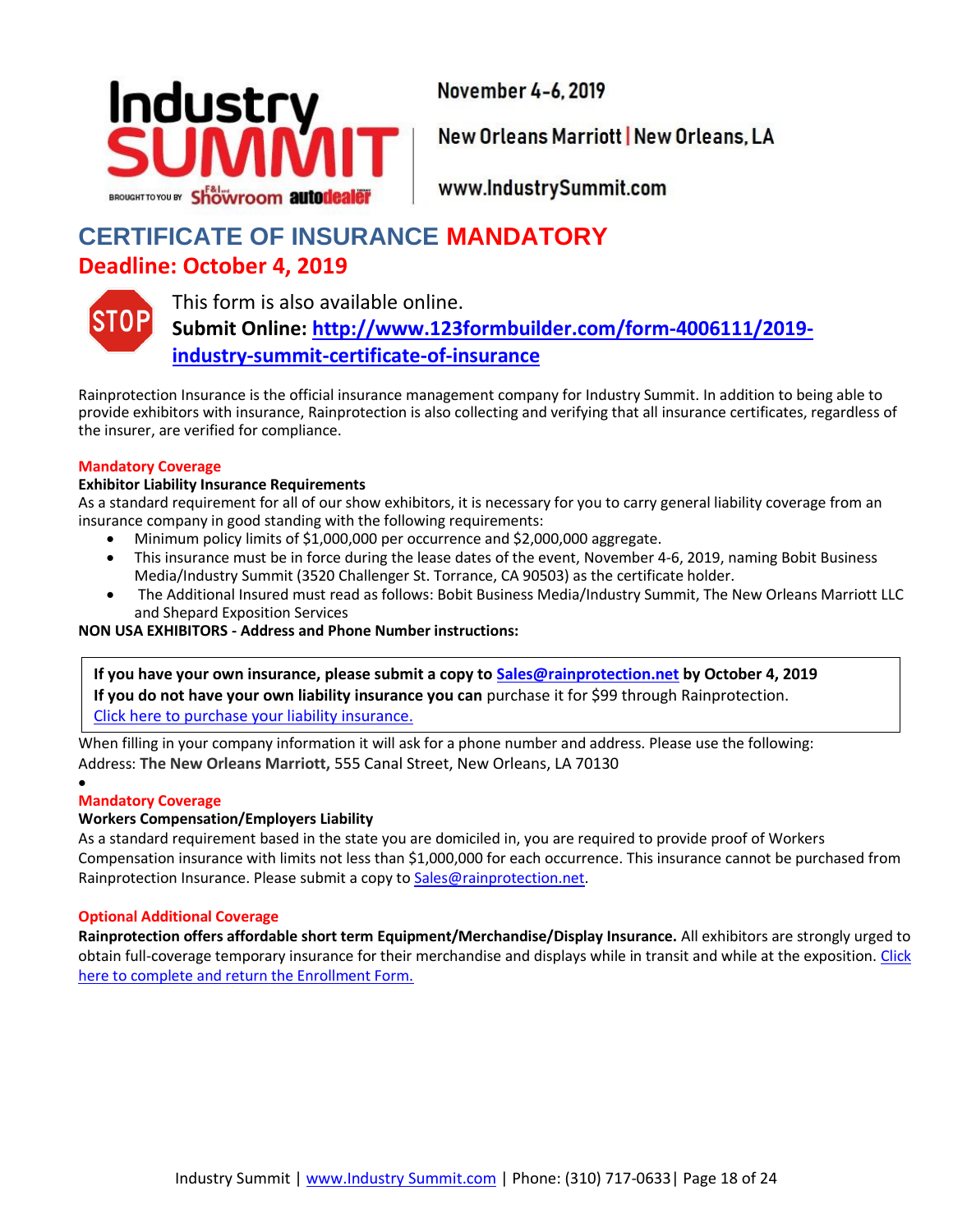

New Orleans Marriott | New Orleans, LA

www.IndustrySummit.com

## **BOOTH DISPLAY DIAGRAM MANDATORY**

## **Deadline: October 4, 2019**

This form is not available online. Please print, handwrite, sign and return to [Marguerite.hoffman@bobit.com.](mailto:marguerite.hoffman@bobit.com)

## **Booth Display Diagram**

**It is mandatory for all exhibiting companies to provide a diagram of their booth display.** This is to ensure your booth layout fits the booth you have selected and adheres to our [Exhibitor Display Rules and Regulations.](https://eventsimages.bobitstudios.com/upload/pdfs/is/2018/service-kit/exhibit-display-facility-rules-regulations_industry-summit-2018.pdf) Please be sure to review the rules and regulations prior to move-in.

Draw your booth set up using the grid and display guidelines on the following pages or you may submit your own CAD. Label all items that will be included in your display such as banners, tables, chairs, audiovisual (including height of each) and submit your diagram t[o Marguerite.hoffman@bobit.com](mailto:marguerite.hoffman@bobit.com) by **October 4, 2019.**

## **Booth Display Diagram – For Inline Booths Company Name:**



#### **Display Rules**

- Items placed in the front half (i.e. 5ft) of your booth must be under 4ft tall. This is the shaded pink area.
- Tables and chairs should be placed in the back half of your booth, so your booth visitors are not congregating in the aisle.
- Floor standing objects must be no taller than 8ft including your backdrop/display, signs, etc.

#### **Perimeter Booths**

• The above display rules apply, except perimeter booths are permitted to have floor standing objects no taller than 12ft and may hang a banner at a height of 16ft from the floor to the bottom of the banner.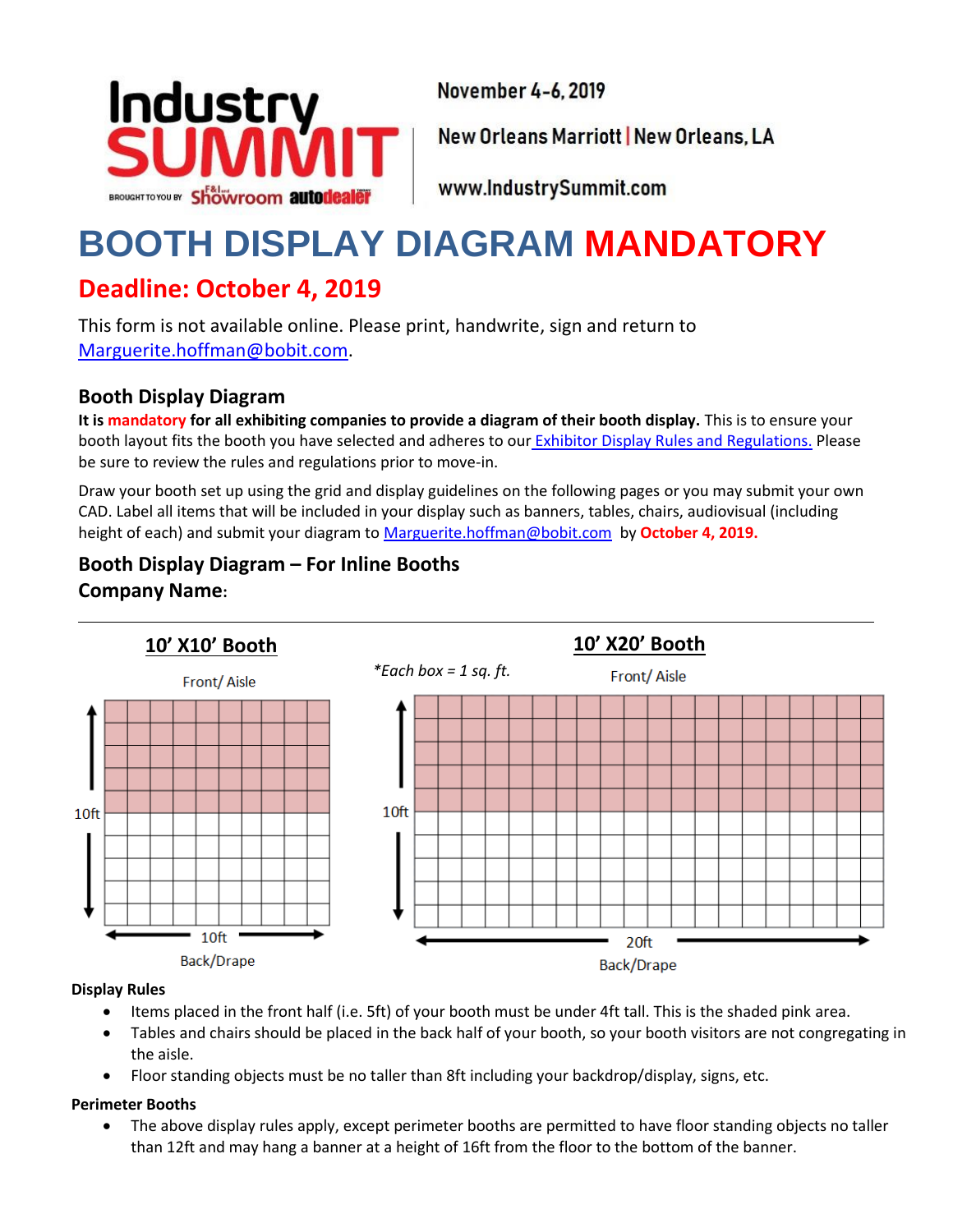

New Orleans Marriott | New Orleans, LA

www.IndustrySummit.com

## **Booth Display Diagram – For Island Booths (400 square ft. or larger)**

## **Company Name:**

Draw your booth set up using the grid and display guidelines on the following pages or you may submit your own CAD. Label all items that will be included in your display such as banners, tables, chairs, audiovisual (including height of each) and submit your diagram t[o Marguerite.hoffman@bobit.com](mailto:marguerite.hoffman@bobit.com) by **October 4, 2019.**

<span id="page-19-0"></span>

## **Island Booth**

#### **Display Rules**

- A maximum height range of 16ft is permitted for floor standing items.
- Banner hanging is permitted and will be hung at the height of 16ft from the floor to the bottom of the banner. The banner must be hung directly over the booth and back 10ft from neighboring booths.
- Double-sided or rotating banners, signs, and graphics must be set at least 10ft away from other booths.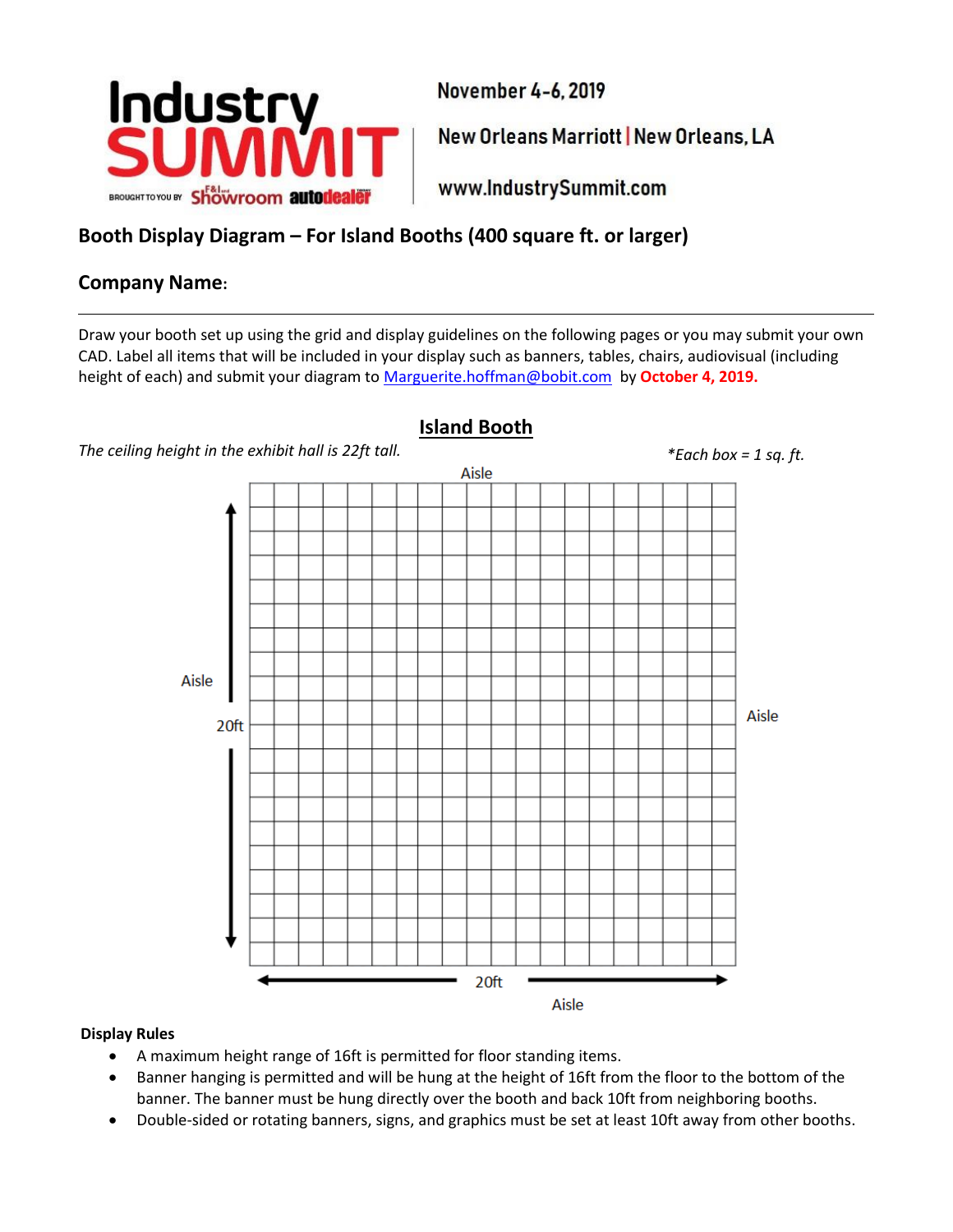![](_page_20_Picture_0.jpeg)

New Orleans Marriott | New Orleans, LA

www.IndustrySummit.com

## **EMERGENCY CONTACT INFO MANDATORY Deadline: October 4, 2019**

![](_page_20_Picture_5.jpeg)

This form is also available online. No need to print, handwrite and fax! **Submit Online: [http://www.123formbuilder.com/form-4006187/2019-industry](http://www.123formbuilder.com/form-4006187/2019-industry-summit-emergency-contact-information)[summit-emergency-contact-information](http://www.123formbuilder.com/form-4006187/2019-industry-summit-emergency-contact-information)**

It is important that we have an onsite point-of-contact contact from your company for urgent issues while at the show. Please submit this form online to designate your emergency contact.

Please note: If you have not submitted a valid emergency contact, you will not be permitted to move-in to the exhibit hall.

> **Your Contact for This Item Jane Swift, Event Assistant** [jane.swift@bobit.com](mailto:jane.swift@bobit.com) (310) 533-2538

Industry Summit | www.Industry Summit.com | Phone: (310) 717-0633| Page 21 of 24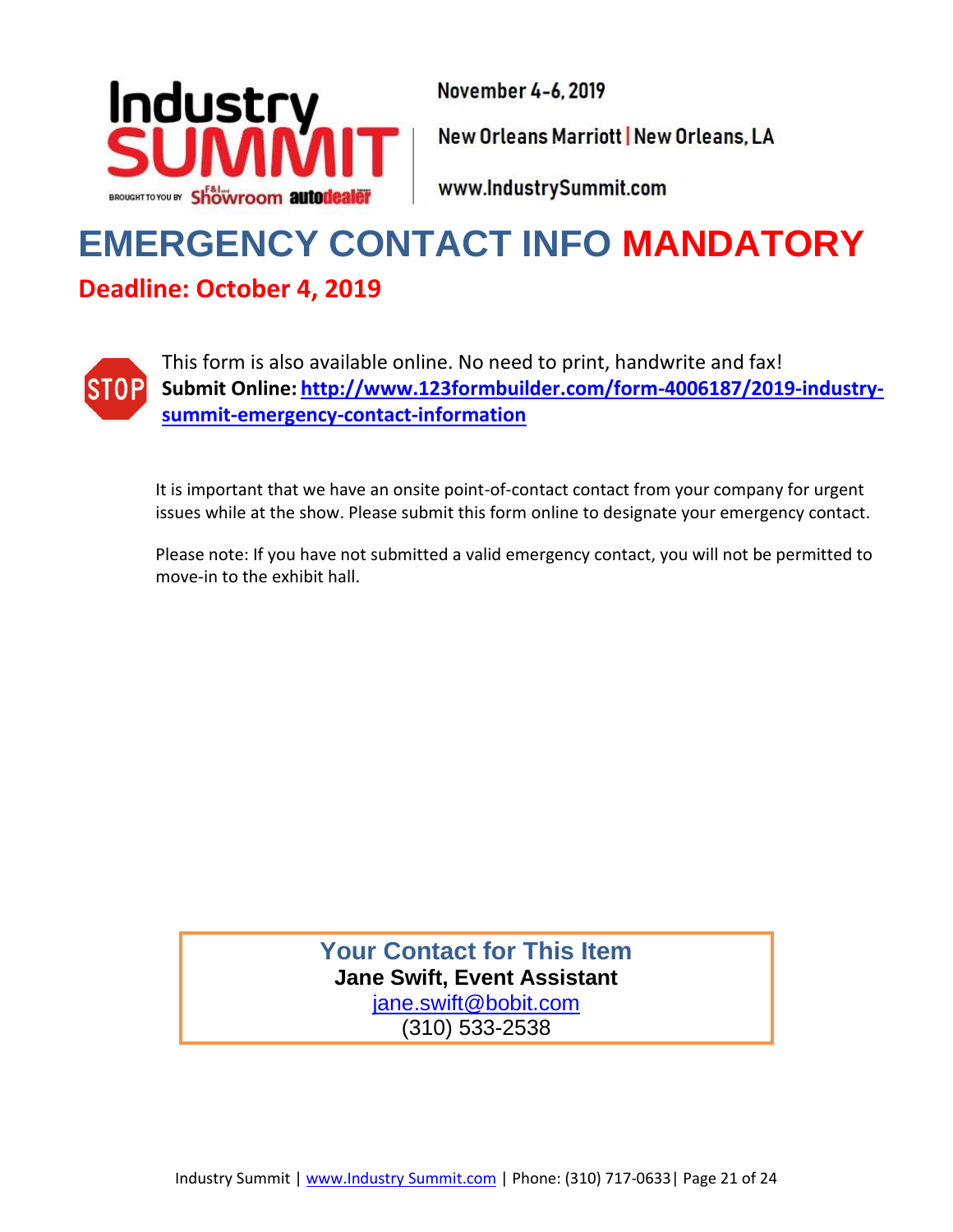![](_page_21_Picture_0.jpeg)

New Orleans Marriott | New Orleans, LA

www.IndustrySummit.com

## <span id="page-21-0"></span>**EXHIBITOR STAFF PRE-REGISTRATION**

For your convenience the online exhibitor registration system allows you to add, edit and delete registrations for your booth space.

## **PRE-REGISTRATION DEADLINE: November 3, 2019**

All registrations after November 3, 2019 will be handled onsite.

We have an exciting NEW registration process this year and you don't need to remember any login or password information!

The main contact listed on your contract will receive a Welcome email from: Industry Summit [no-reply@customreg.com.](mailto:no-reply@customreg.com) This email will contain a unique link to your exhibitor registration platform where you will be able to allocate your complementary staff passes.

If you did not receive your welcome email, please check your spam folders. Otherwise please call 800- 576-8788 and we will be happy to resend.

We suggest you bookmark/save your registration portal URL to access, add or change registrants at any time. Also, save the Welcome email in case you log in from different devices.

## **BADGE ALLOTMENTS:**

Please refer to you exhibitor/sponsor agreement for your number of complimentary badges. You can also access this information through the online exhibitor registration system, which will indicate your number of complimentary badges.

Once you have used your allotment, you may purchase additional passes using the online exhibitor registration for \$895 each.

Exhibitor Badges will only be issued to those working in the booth. Please do not register guests under this category. If you do not have a booth, register as a Full Show Sponsor Pass.

## **Your Contact for This Item Jane Swift, Event Assistant**

[jane.swift@bobit.com](mailto:jane.swift@bobit.com) (310) 533-2538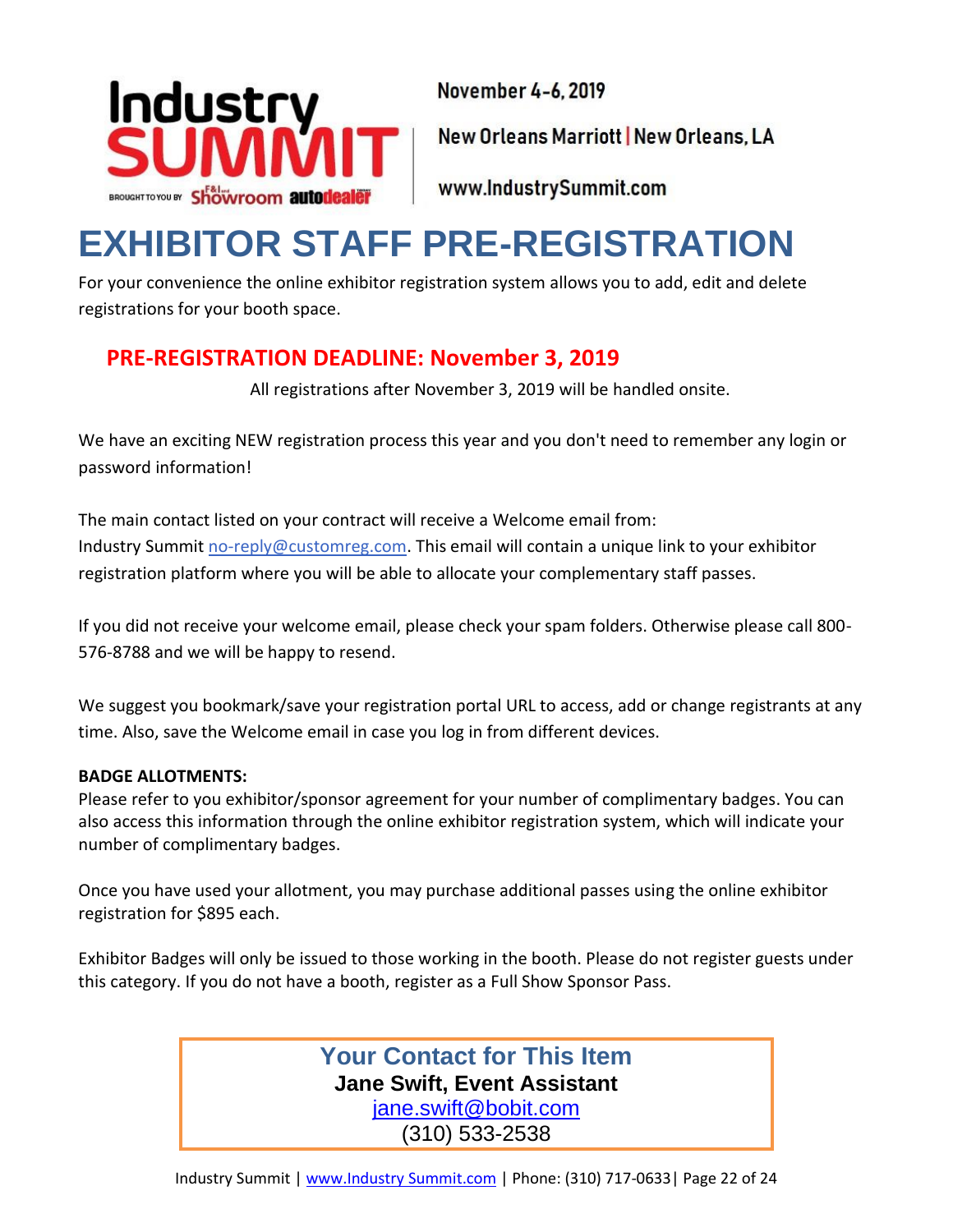![](_page_22_Picture_0.jpeg)

New Orleans Marriott | New Orleans, LA

www.IndustrySummit.com

## <span id="page-22-0"></span>**HOTEL AND TRAVEL INFORMATION Deadline: October 4, 2019**

Make your hotel reservations now! The New Orleans Marriott has set up special rates for Industry Summit attendees. Hurry, availability is limited and rates expire October 4, 2019.

![](_page_22_Picture_6.jpeg)

The New Orleans Marriott has a limited number of discounted rooms at the rate of \$209 +taxes & fees single/double occupancy.

**The New Orleans Marriott** 555 Canal Street New Orleans, LA 70130

**Discount Group Rate:** Starting at \$209/night\* +taxes & fees **Rates Expire:** October 4, 2019 **Book By Phone:** 800-654-3990. Book Online at:<https://www.industrysummit.com/venue/hotel> **Reference Group Code**: Bobit Business Media

#### **BE AWARE OF TRAVEL SCAMS!**

Industry Summit is committed to providing you with the best travel deals around. Industry Summit Show Management is the official travel provider for the conference and does not work with an outside thirdparty vendor. The New Orleans Marriott is the official host hotel. Any offers from other hotels and/or travel agencies are not endorsed by Industry Summit. Don't be fooled by offers from other parties using the F&I, Industry Summit name – they are NOT affiliated with F&I, Industry Summit, Bobit Business Media, or MG Investment Group. Remember, if the offer seems too good to be true, it probably is. At the very least, prior to booking with a party other than Industry Summit, please check the prospective vendor's rating at [www.bbb.org.](http://www.bbb.org/)